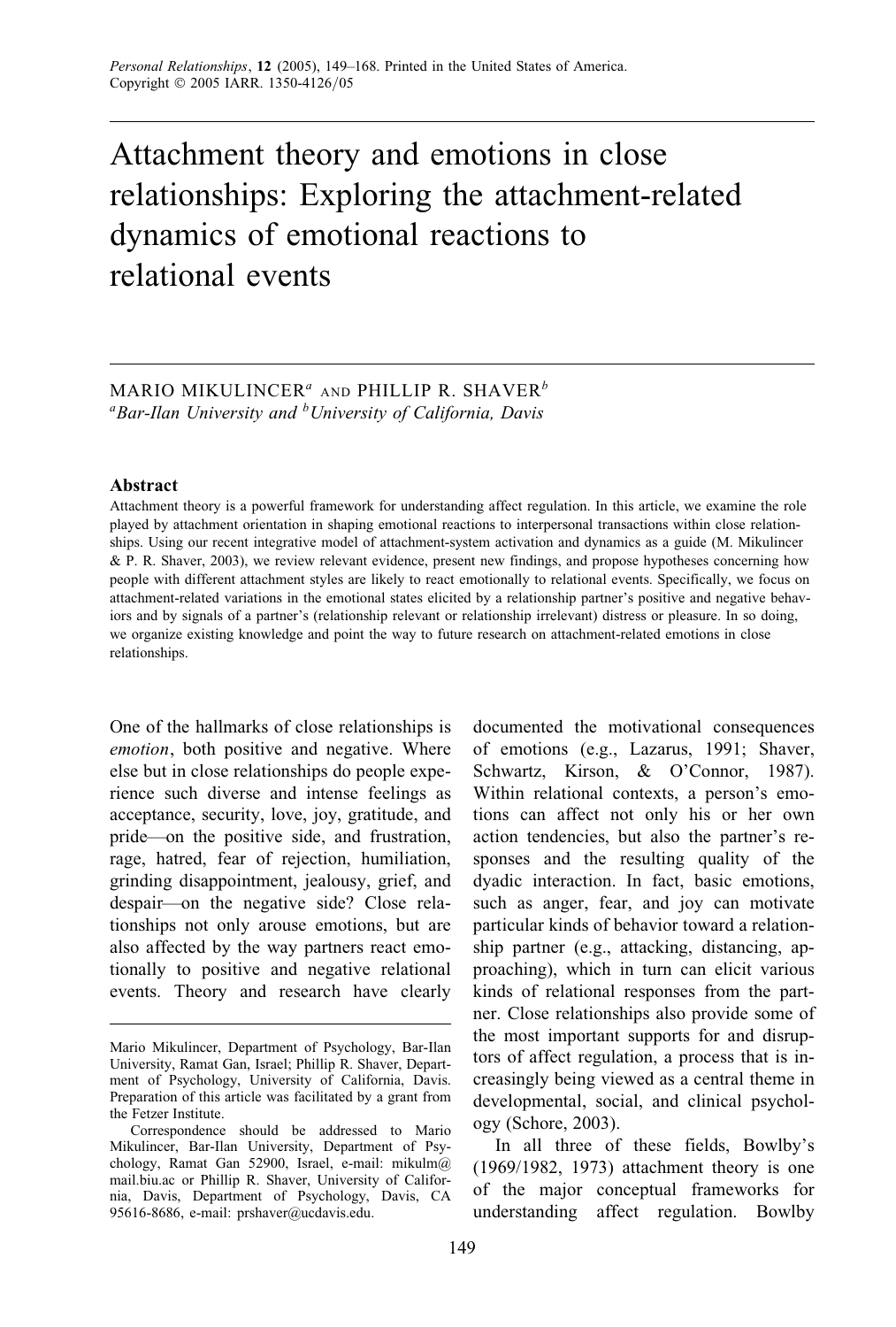(1969/1982, 1973) highlighted the anxietybuffering and physical protection functions of close relationships, conceptualized proximity seeking as a fundamental means of regulating distress, and emphasized the importance of attachment history for understanding individual differences in affect-regulation strategies across the life span. Most importantly for subsequent research, Bowlby (1973) delineated alternative attachment-related strategies of affect regulation that result from different patterns of interactions with attachment figures. In this article, we focus on these strategies and elaborate on their emotional consequences for close relationships. Specifically, we review relevant evidence, present new findings from our laboratories, and propose new ideas about the ways in which attachment-related strategies shape a person's emotional state during positive and negative transactions with close relationship partners.

#### Attachment Theory: Basic Concepts

Bowlby (1969/1982) claimed that human beings are born with an innate psychobiological system (the attachment behavioral system) that motivates them to seek proximity to significant others (attachment figures) in times of need. This system accomplishes basic regulatory functions (protection from threats and alleviation of distress) in human beings of all ages but is most directly and transparently observable during infancy (Bowlby, 1988). Bowlby (1973) also described important individual differences in attachment-system functioning. Interactions with attachment figures who are available and responsive in times of need facilitate the optimal functioning of the attachment system, promote a relatively stable sense of attachment security, and heighten confidence in support seeking as a distress-regulation strategy. When a person's attachment figures are not reliably available and supportive, however, proximity seeking fails to relieve distress, a sense of attachment security is not attained, and strategies of affect regulation other than proximity seeking (secondary attachment strategies, conceptualized in terms of two major dimensions, avoidance and anxiety) are developed.

In studies of adolescents and adults, tests of these theoretical ideas have generally focused on a person's attachment style—the systematic pattern of relational expectations, emotions, and behaviors that results from internalization of a particular history of attachment experiences (Fraley & Shaver, 2000; Shaver & Mikulincer, 2002). Initially, research was based on Ainsworth, Blehar, Waters, and Wall's (1978) three-category typology of attachment styles in infancy secure, anxious, and avoidant—and Hazan and Shaver's (1987) conceptualization of similar adult styles in the romantic relationship domain. Subsequent studies (e.g., Bartholomew & Horowitz, 1991; Brennan, Clark, & Shaver, 1998) revealed, however, that attachment styles are more appropriately conceptualized as regions in a two-dimensional space. The first dimension, typically called attachment avoidance, reflects the extent to which a person distrusts relationship partners' goodwill and strives to maintain behavioral independence and emotional distance from partners. The second dimension, typically called attachment anxiety, reflects the degree to which a person worries that a partner will not be available in times of need. The two dimensions can be measured with reliable and valid self-report scales (e.g., Brennan et al., 1998) and are associated in theoretically predictable ways with relationship quality and adjustment (see Mikulincer & Shaver, 2003; Shaver & Clark, 1994; Shaver & Hazan, 1993, for reviews).

Based on an extensive review of adult attachment studies, we (Mikulincer & Shaver, 2003; Shaver & Mikulincer, 2002) proposed a three-phase model of attachment-system activation and dynamics, which we will summarize briefly here. Following Bowlby (1969/ 1982), we assume that the routine monitoring of experiences and events results in activation of the attachment system when a potential or actual threat is perceived. Once the attachment system is activated, an affirmative answer to the question ''Is an attachment figure available and likely to be responsive to my needs?'' results in attachment security and facilitates the application of security-based strategies of affect regulation (Shaver &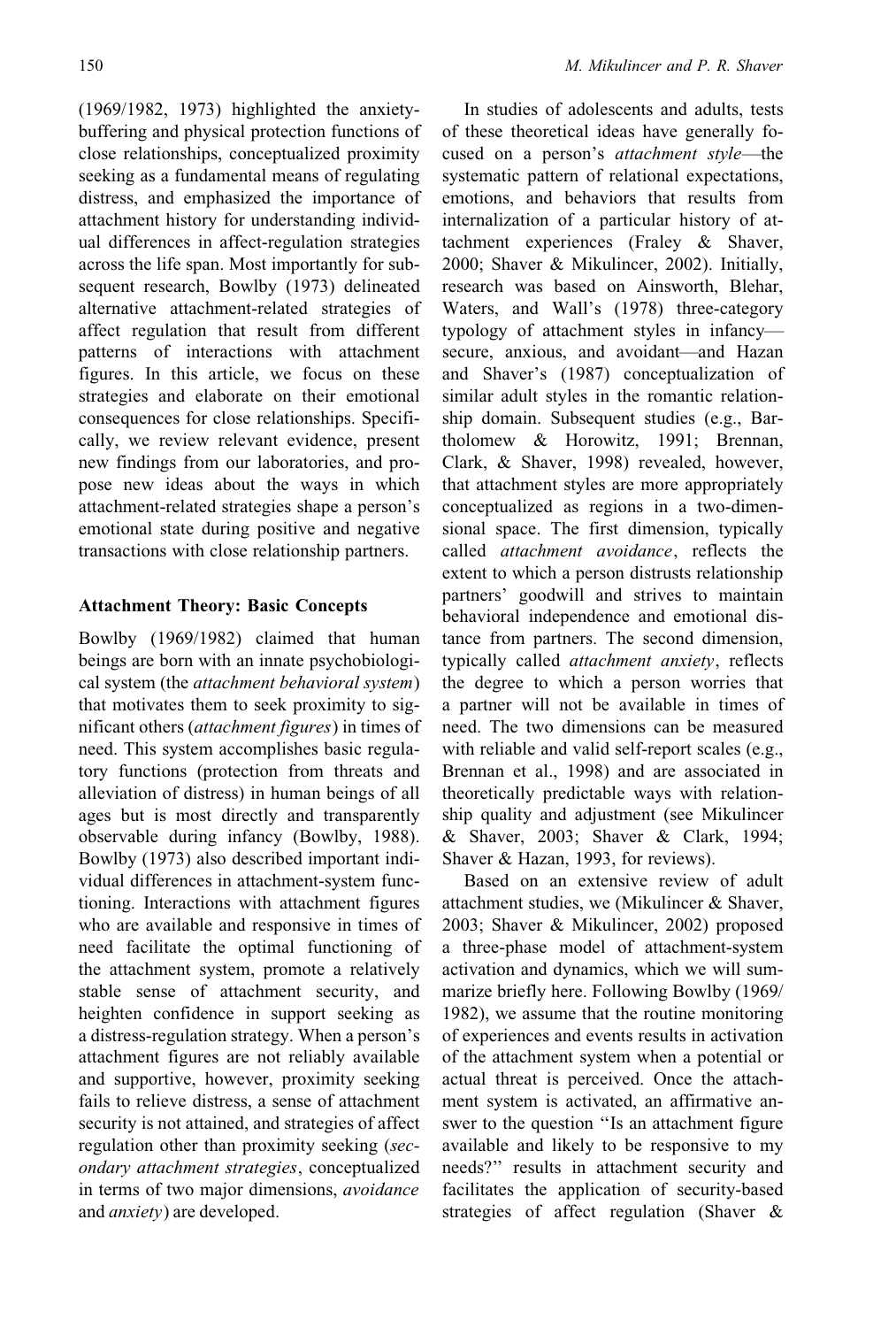Mikulincer). These strategies are aimed at alleviating distress; maintaining comfortable, supportive intimate relationships; and increasing personal adjustment. They consist of optimistic beliefs about distress management, trusting beliefs about others' goodwill, and a sense of self-efficacy about dealing with threats (Shaver & Hazan, 1993). Securitybased strategies also involve acknowledgment and display of distress without personal disorganization, support seeking, and instrumental problem solving (Mikulincer & Shaver). These tendencies are characteristic of people (called securely attached) who score relatively low on attachment anxiety and avoidance.

Perceived unavailability of an attachment figure results in attachment insecurity, which forces a decision about the viability of proximity seeking as a protective strategy. The appraisal of proximity as viable or essential because of attachment history, temperamental factors, or contextual cues—can result in energetic, insistent attempts to attain proximity, support, and love. In the literature on attachment, these intense attempts are called hyperactivating strategies (Cassidy & Kobak, 1988) because they involve constant concern and prodigious effort until an attachment figure is perceived to be available and a sense of security is attained. Hyperactivating strategies are indicated by attempts to elicit a partner's involvement and support through clinging and controlling responses (Shaver & Hazan, 1993), overdependence on relationship partners as a source of protection (Shaver & Hazan), and perception of oneself as relatively helpless and incompetent at affect regulation (Mikulincer & Florian, 1998).

According to Shaver and Mikulincer (2002), hyperactivating strategies involve increased vigilance to threat-related cues and a reduction in the threshold for detecting cues of attachment figures' unavailability—the two kinds of cues that activate the attachment system (Bowlby, 1973). They also intensify negative emotional responses to threatening events and heighten rumination on threatrelated concerns, keeping these concerns active in working memory. As a result, minimal threat-related cues are easily

detected, the attachment system is chronically activated, and psychological pain related to the unavailability of attachment figures is exacerbated. These concomitants of attachment-system hyperactivation account for many of the psychological correlates of attachment anxiety (Mikulincer & Shaver, 2003).

Appraising proximity seeking as unlikely to alleviate distress results in inhibition of the quest for support and active attempts to handle distress alone. These secondary approaches to affect regulation are called deactivating strategies (Cassidy & Kobak, 1988) because their primary goal is to keep the attachment system deactivated in order to avoid frustration and further distress caused by attachment-figure unavailability. These strategies involve denial of attachment needs and avoidance of emotional involvement, intimacy, and dependence in close relationships. They also involve the dismissal of threat- and attachment-related cues and the suppression of threat- and attachment-related thoughts. These tendencies are further reinforced by assuming a self-reliant attitude that decreases dependence on others and discourages acknowledgment of personal faults. These aspects of deactivation account for the psychological manifestations of attachment avoidance (Mikulincer & Shaver, 2003).

In summary, each attachment-related strategy has a regulatory goal, and cognitive and affective processes are shaped to facilitate goal attainment. We believe these strategies can also shape the quality of emotional experiences both in general and specifically within close relationships. In the next section, we present ideas and review research findings concerning attachment-related variations in emotional reactions to relational episodes.

# Attachment-Related Variations in Emotional Reactions to Relational Episodes

In order to analyze the possible involvement of attachment-related strategies of affect regulation in determining the quality of a person's emotional reactions within close relationships, we focus on four broad categories of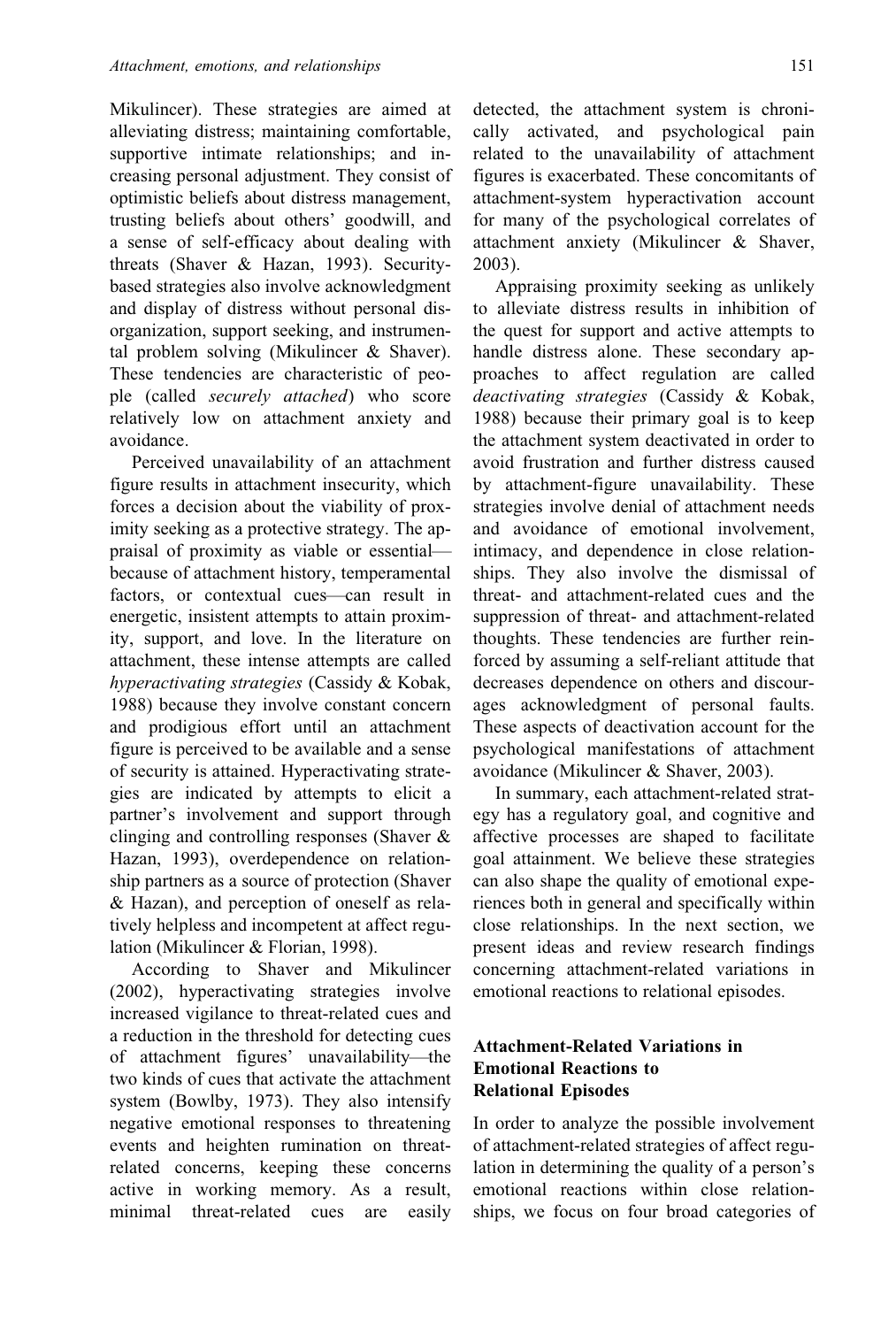emotion-eliciting relational events. Specifically, we elaborate on attachment-related variations in the emotional states elicited by a relationship partner's positive or negative behaviors and by signals of the partner's (relationship relevant or relationship irrelevant) distress or happiness. In other words, we consider two ways in which a partner can evoke emotion in a target person: by acting in certain ways and by expressing certain emotions of his or her own. Table 1 presents an integrative overview of our ideas about attachment-related variations in emotional reactions to the various kinds of relational events.

### Emotional responses to a partner's negative behaviors

One strong source of emotions in close relationships is behavior on the part of one relationship partner that interferes with the other's goals or that either actually or potentially damages the other's welfare or relationship quality. A common response to such threats and injuries is anger. According to Lazarus (1991), the core relational theme of anger is "... a demeaning offense against me and mine'' (p. 222), an assault or threat to one's identity or to other important personal goals and possessions. Researchers with other theoretical perspectives also view anger as a signal that something important is being threatened in one's interpersonal interactions, often in what is perceived to be an illegitimate way, and that some coping action should be taken to reduce or eliminate the threat, repair the damage, or prevent further assaults (e.g., Izard & Kobak, 1991; Shaver et al., 1987). In the second volume of his classic Attachment and Loss trilogy, Bowlby (1973) argued that anger is also the most common response to a partner's attachment-relevant negative behaviors—for example, a partner's signs of unavailability, detachment, or rejection—that threaten a person's attachment needs and sense of security.

Anger is not, however, a simple or monolithic emotional response. Rather, it is a complex, multifaceted emotion that can be

| Relational events                               | Attachment<br>security                           | Attachment<br>avoidance                       | Attachment<br>anxiety                                               |
|-------------------------------------------------|--------------------------------------------------|-----------------------------------------------|---------------------------------------------------------------------|
| Partner's negative<br>behaviors                 | Functional<br>anger                              | Suppressed anger,<br>resentment,<br>hostility | Resentment, hostility,<br>dysfunctional anger,<br>despair, sadness  |
| Partner's positive<br>behaviors                 | Happiness, joy,<br>love, gratitude               | Indifference,<br>detachment                   | Ambivalent feelings of<br>happiness, love,<br>fear, anxiety         |
| Partner's relationship-<br>relevant distress    | Guilt, reparation                                | Resentment.<br>hostility                      | Shame, despair                                                      |
| Partner's relationship-<br>irrelevant distress  | Empathic<br>compassion                           | Pity, hostility,<br>contempt,<br>gloating     | Personal distress,<br>despair                                       |
| Partner's relationship-<br>relevant happiness   | Happiness, joy,<br>love, pride                   | <i>Hubris</i>                                 | Ambivalent feelings of<br>happiness, anxiety,<br>fear of success    |
| Partner's relationship-<br>irrelevant happiness | Empathic<br>happiness,<br>respect,<br>admiration | Hostile envy                                  | Ambivalent mixture of<br>happiness, fear of<br>separation, jealousy |

Table 1. An integrative summary of attachment-related variations in emotional reactions to different kinds of relational events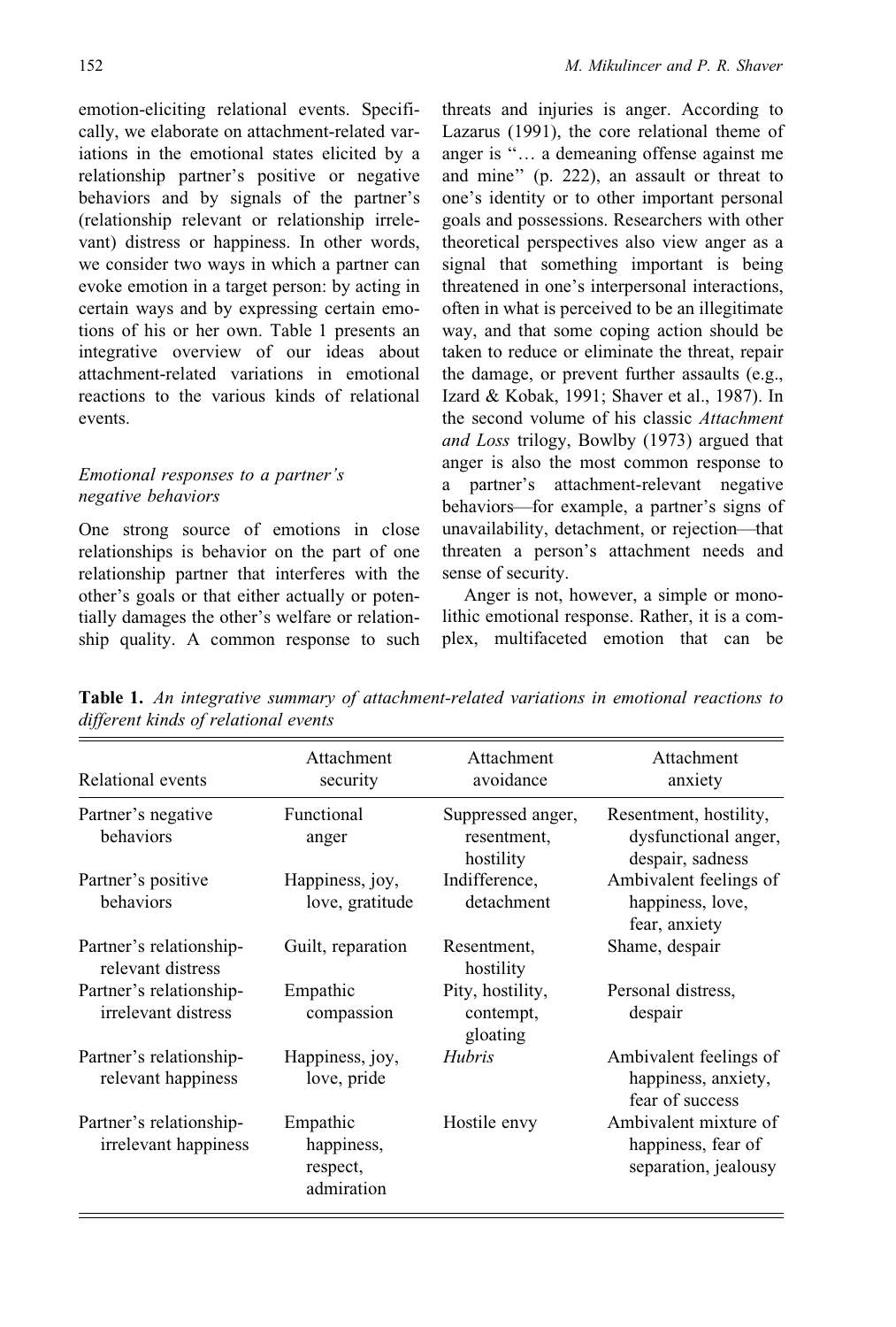associated with different goals, expressed in different ways, and result in different and even antagonistic relational outcomes (e.g., Averill, 1982; Mikulincer, 1998; Tangney et al., 1996). According to Tangney et al., anger can be motivated by either constructive or destructive goals, be expressed in functional or dysfunctional ways, result in positive or negative relational behaviors, elicit positive or negative responses from a relationship partner, and have positive or negative consequences for relationship quality.

Functional manifestations of anger are motivated by constructive goals such as, maintaining a relationship, asserting one's needs, or bringing about a change in a relationship partner's behavior (Averill, 1982). In such cases, anger is typically expressed in a controlled manner and does not entail animosity, hostility, or hateful attitudes toward the partner. In fact, this kind of anger is not intended to hurt or destroy the partner but only to discourage his or her negative behavior and to reestablish a warm and satisfactory relationship (Averill). Hence, functional manifestations of anger do not usually lead to physical or verbal aggression, vengeful criticism, vicious retaliation, or deeply hurtful accusations. Rather, they take the form of focused complaints and problem-solving discussions (Tangney et al., 1996).

In contrast, dysfunctional manifestations of anger include continuing resentment toward one's partner, hurting the partner emotionally or physically, and seeking revenge, which can easily result in lasting ''attachment injuries'' (Johnson, Makinen, & Millikin, 2001) and weaken relational bonds (Tangney et al., 1996). These manifestations of anger are likely to include animosity, hostility, and hatred; when intense, they may lead to uncontrollable aggression and even violence (Averill, 1982). In some cases, however, these dysfunctional manifestations of anger may be suppressed or redirected, to avoid a confrontation with the partner, and the anger can then take subtle forms (Tangney et al.). In such cases, the unexpressed anger may persist in diffuse feelings of resentment and hostile attitudes toward the partner or may be internalized and directed toward the self.

When redirected toward the self, the angry person may stew over feelings of self-disgust, helplessness, vulnerability, and despair, which, in turn, produce a mixture of anger, sadness, and depression (Averill; Siegel; Tangney et al.).

In his discussion of emotional reactions to attachment-related negative behaviors, Bowlby (1973, 1988) also differentiated between functional and dysfunctional manifestations of anger. According to Bowlby (1973), anger is originally a functional response directed toward protesting separation from an attachment figure or reproaching an attachment figure for not being available. It is functional in the sense that it is directed toward either overcoming obstacles to reunion or discouraging the loved person from going away again. However, Bowlby (1973, 1988) also noted that anger can sometimes become dysfunctional in various ways, including becoming so intense that it alienates the partner or becoming vengeful rather than corrective. In particular, Bowlby (1988) discussed how much of family violence can be understood as distorted and exaggerated versions of potentially functional behavior. For example, he characterizes various coercive behaviors within close relationships (including battering) as strategies designed to control the other and keep him or her from departing. In Bowlby's (1988) view, although violent and uncontrollable outbursts of anger may have an instrumental function (to discourage a partner's future negative behaviors), it is dysfunctional in its extremity and in its potential to escalate conflict and destroy the relationship.

This analysis of anger as a complex, multifaceted emotion provides a preliminary framework for conceptualizing attachment-related variations in emotional reactions to a partner's negative behavior. In the following pages, we present several working hypotheses and review relevant studies concerning the ways in which attachment-related strategies shape angry reactions to a relationship partner's behavior.

Attachment security. The security-based attachment strategies that characterize securely attached individuals include reacting to a partner's negative behavior with functional manifestations of anger. The main goal of security-based strategies is to deal with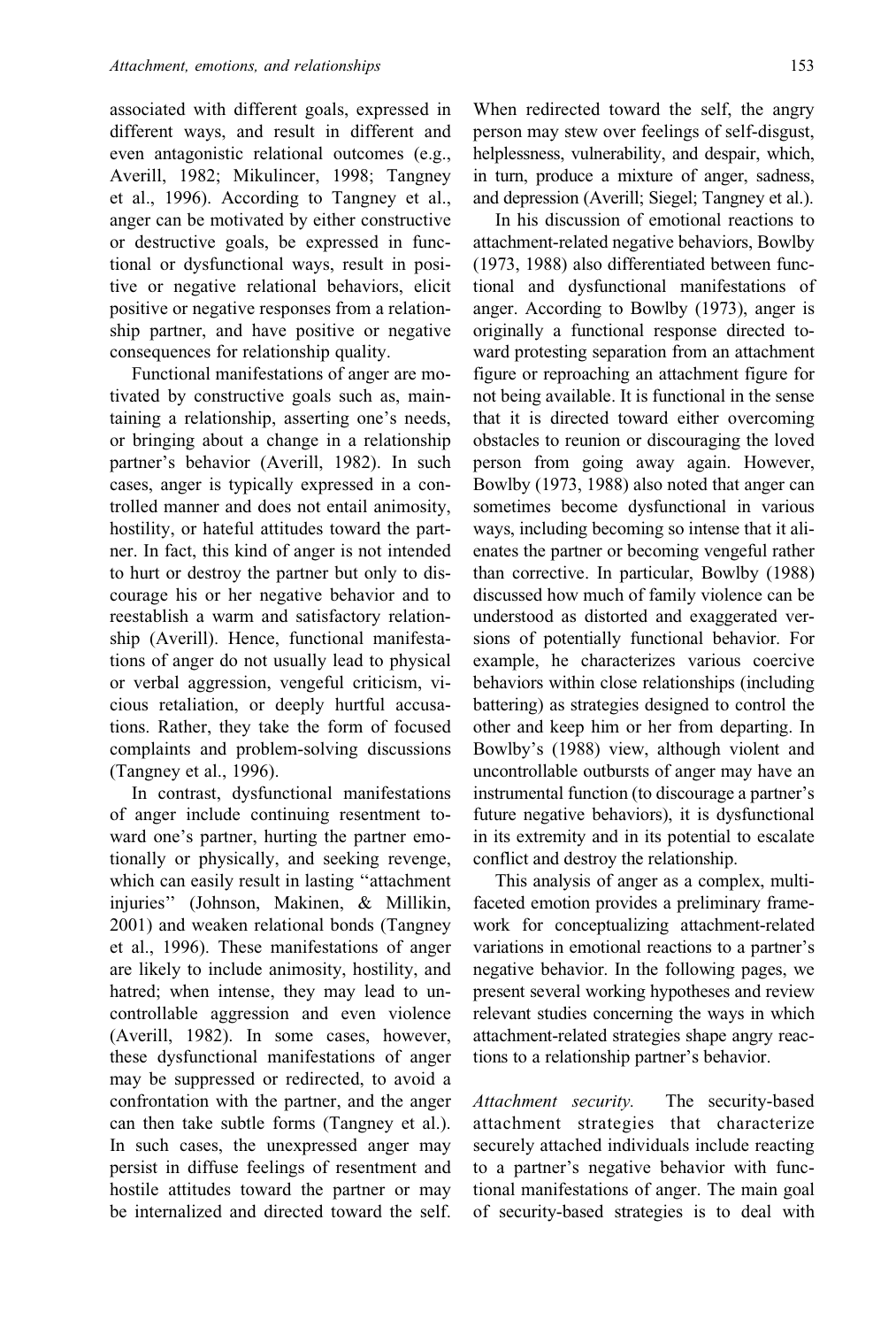threats in a constructive, transformational manner and to maintain stable, reliable, satisfactory, and intimate relationships (Mikulincer & Shaver, 2003). These strategies are based on beliefs that relationship partners generally have good intentions, that others' negative behaviors are temporary and reversible, and that one possesses suitable means for dealing constructively with the offense or misunderstanding (Mikulincer & Shaver). As a result, when threatened by a partner's negative behavior, secure people should generally express anger in a controlled manner, without extreme hatred or hostility, and should attempt to resolve conflicts constructively, with positive effects on relationship quality.

In support of this theoretical analysis, Mikulincer (1998) found that, when confronted with a partner's negative actions, securely attached individuals held optimistic expectations about the partner's subsequent behavior and made well-differentiated, reality-attuned appraisals of the partner's intentions. Only when there were clear contextual cues provided by the experimenter, indicating that a partner actually acted with hostile intent did secure people attribute hostility to the partner and react with anger. Furthermore, secure participants' memories of their reactions to a partner's negative behaviors were characterized by the constructive goal of repairing the relationship, engaging in adaptive problem solving, and experiencing positive affect following these episodes.

The functional nature of secure individuals' angry reactions has also been documented in a recent study conducted by Zimmermann, Maier, Winter, and Grossmann (2001). In this study, adolescents who had previously been classified as securely or insecurely attached based on the Adult Attachment Interview (AAI) performed a frustrating, difficult cognitive task with the help of a friend, and their reports of disappointment and anger during task performance, as well as the occurrence of disruptive behavior toward the friend (e.g., rejection of the friend's suggestions without discussion), were assessed. The study revealed that reports of disappointment and anger were associated with more frequent disruptive behavior only among insecurely attached adolescents. Among securely attached adolescents, these emotions were associated with less rather than more disruptive behavior. Therefore, secure people's anger seems more regulated and more functionally channeled in useful directions.

Attachment avoidance. According to our model, the deactivating strategies of avoidant individuals include reacting to a partner's negative behavior with more dysfunctional manifestations of anger. Avoidant individuals' attempts to inhibit every emotional state that is incongruent with their goal of attachmentsystem deactivation may include suppressing anger from awareness because angry feelings are associated with threat-related thoughts that can reactivate attachment needs. In addition, anger implies emotional investment and involvement in a relationship, which is incongruent with an avoidant person's preference for interpersonal distance (Cassidy, 1994). As a result, an avoidant person's anger can be expressed only in unconscious or unattended ways (which may be physiologically measurable) or can take the form of nonspecific hostility or hateful attitudes toward a partner. This hostility can be further exacerbated by avoidant individuals' lack of confidence in their relationship partners' goodwill (Shaver & Hazan, 1993).

Adult attachment studies have consistently shown that this mixture of suppressed anger and high levels of hostility (what Mikulincer, 1998, labeled ''dissociated anger'') is correlated with attachment avoidance. For example, Mikulincer found that although individuals scoring high on attachment avoidance did not report overly intense anger in reaction to a partner's negative behavior, they reported heightened hostility and exhibited intense physiological arousal during these episodes. They also used distancing strategies to cope with the partner's negative behavior and displayed a tendency to attribute hostility to a partner even when there were clear contextual cues about the partner's nonhostile intent. Signs of heightened hostility have also been reported in other studies where attachment avoidance has been assessed with self-report measures (e.g., Buunk, 1997; Mikulincer,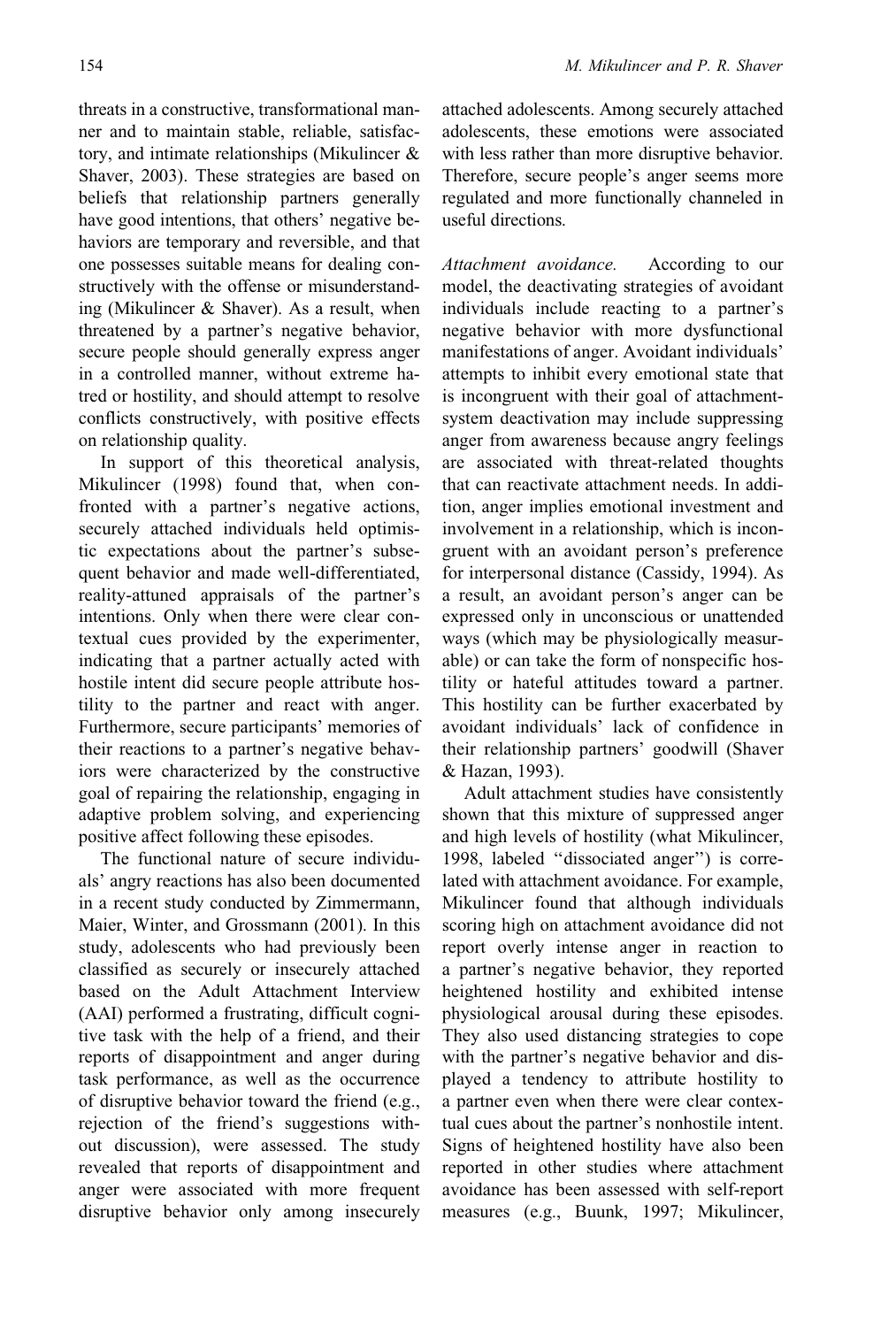Florian, & Weller, 1993, Mikulincer, Horesh, Eilati, & Kotler, 1999). Using the AAI, Kobak and Sceery (1988) found that dismissively avoidant attachment was related to greater dispositional hostility (as reported by friends), and Kobak, Cole, Ferenz-Gillies, Fleming, and Gamble (1993) reported that avoidant teens displayed more dysfunctional anger than did secure teens toward their mothers and engaged in less cooperative dialogue during a problem-solving interaction.

The dysfunctional nature of avoidant individuals' anger toward a relationship partner has also been documented during the process of support seeking in a study by Rholes, Simpson, and Orina (1999). In this study, women were told they would engage in an anxiety-provoking activity and were asked to wait with their dating partners for the activity to begin. During this 5-min ''stress'' period, the reactions of the support seekers (women) and support providers (men) were videotaped. Women's avoidance, as assessed by a self-report scale, was associated with more intense anger toward the partner, and this was especially the case when women were more distressed and received less support from their partners. It seems that avoidant women's lack of confidence in their partner's support might have elicited disappointment and anger while they were seeking support.

In a recent study of forgiveness within close relationships, Shaver and Mikulincer (2003) provided further evidence about avoidant individuals' hostile reactions to their partners' negative behavior. As compared with less avoidant individuals, people who scored high on avoidance were less likely to forgive a partner who had hurt them, as assessed by McCullough, Worthington, and Rachal's (1997) forgiveness scale. Instead, they were more likely to have a strong desire for revenge and to escape from the situation following a partner's transgression, as assessed by the Transgression-Related Interpersonal Motivations Inventory (McCullough et al., 1998). Moreover, when avoidant individuals were asked to recall an episode in which they forgave a relationship partner who had hurt them, their feelings and thoughts were colored by hostility, resentment, and lack of actual forgiveness. Specifically, avoidant people evinced a negative construal of the events calling for forgiveness; their reactions were characterized by narcissistic wounds, thoughts about relationship deterioration, and lack of understanding of a partner's hurtful actions. Avoidant individuals' disinclination to forgive was also noted in a subsequent daily diary study in which participants were asked to report their reactions to their partner's negative behaviors over a period of 21 days (Shaver & Mikulincer).

Attachment anxiety. In our view, the hyperactivating strategies of anxiously attached individuals also include reacting to a partner's negative behavior with more dysfunctional manifestations of anger. Anxiously attached individuals' tendencies to intensify the experience of negative emotions and ruminate on threat-related thoughts may help fuel intense and prolonged bouts of anger toward a relationship partner. However, their fear of separation, desperate desire for a partner's love, and overly dependent attitude may hold in check the intense resentment and anger and redirect it toward the self. This self-directed anger can be further exacerbated by anxious persons' doubts about their self-worth (Mikulincer & Shaver, 2003), which may provide the context for blaming themselves for the partner's negative behavior and reproaching themselves for endangering the relationship. As a result, anxious persons may react to a partner's negative behaviors with a complex mixture of resentment, hostility, anger, self-criticism, fear, sadness, and depression.

There is already some evidence for this perspective on anxiously attached individuals' reactions to a partner's negative behavior. For example, Mikulincer (1998) found that anxious people's recollections of their responses to a partner's negative behavior included an uncontrollable flood of angry feelings, persistent rumination on these feelings, and sadness and despair following conflictual episodes. Mikulincer also reported that participants scoring high on attachment anxiety held negative expectations about their partner's responses during anger episodes and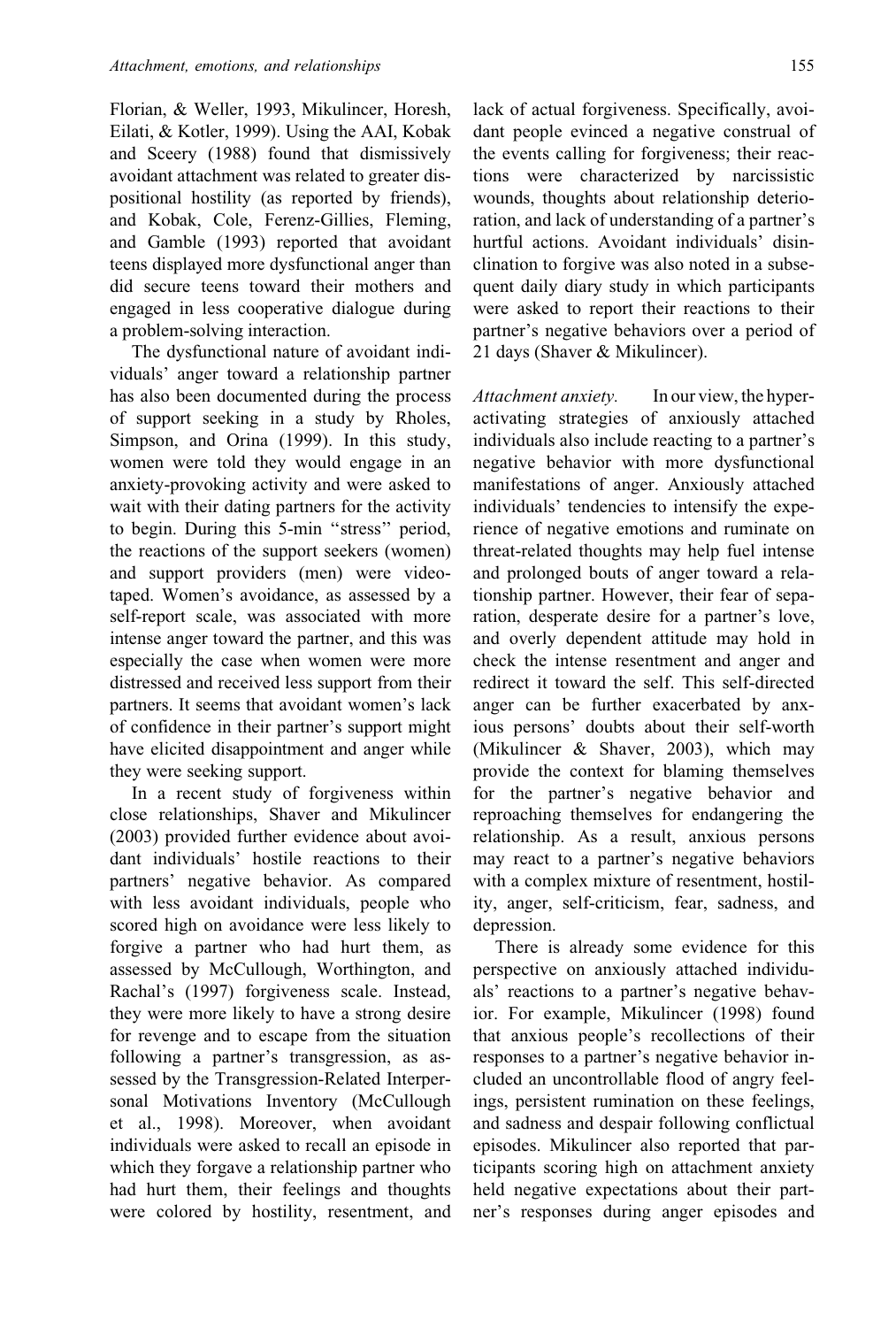tended to make undifferentiated, negatively biased appraisals of the partner's intentions. They attributed hostility to their partner and reacted in kind, even when there were ambiguous cues (in the experiment) concerning the hostile intent. Using a rather different method, Woike, Osier, and Candela (1996) found that self-reported attachment anxiety was associated with writing more violent projective stories in response to Thermatic Apperception Test (TAT) cards.

The dysfunctional nature of anxious people's anger has also been noted in observational studies of dyadic behavior. Simpson, Rholes, and Phillips (1996) found that selfreports of attachment anxiety were associated with displaying and reporting more anger, hostility, and distress while discussing with a dating partner an unresolved problem in the relationship. In their study of support seeking, Rholes et al. (1999) found no significant association between attachment anxiety and anger toward a dating partner while waiting for an anxiety-provoking activity (''stress period''). However, after the participant was told that she would not really have to undergo the expected stress (''recovery'' period), higher scores on attachment anxiety were associated with more intense anger toward the partner. Interestingly, this was particularly true if participants had been more upset during the stress period and had sought more support from their partner. It seems that anxious participants' strong need for reassurance counteracted, or led to suppression of, angry feelings during support seeking. But after support was no longer necessary, the angry feelings surfaced, reflecting chronic hyperactivating strategies that tend to perpetuate distress-related feelings.

Another recent study on couple interactions provided important information about anxiously attached people's emotional reactions to a partner's insensitive behavior (Mikulincer, Florian, & Hirschberger, 2002). In this study, newly wed couples completed a daily questionnaire each evening for a period of 21 days. Each day, participants rated the extent to which their feelings toward their spouse were positive or negative and then indicated which behaviors (from a list provided by the researchers) their partner had exhibited that day. As compared with those scoring low on the attachment anxiety dimension, people who scored high produced a stronger association, day by day, between partner's negative behaviors and depressionrelated feelings. They reported more intense feelings of depression, weakness, and despair as a direct function of their perception of their partner's negativity on a particular day. This finding remained significant even after controlling for the intensity of anger-related feelings on a particular day.

#### Emotional reactions to a partner's positive behaviors

Another strong source of emotions in close relationships is positive behavior on the part of the partner that satisfies one's needs, improves one's welfare, or advances the stability or quality of the relationship. From an attachment perspective, a partner's positive behaviors signal availability, responsiveness, support, and love; lead a person to feel protected, accepted, and valued; and are crucial for the development of secure attachment bonds (Bowlby, 1973; Shaver & Hazan, 1994). Considered in relation to the emotions, these behaviors are a source of joy, happiness, and gratitude. They intensify feelings of love for and being loved by the available, supportive partner; foster approach action tendencies toward the partner; and motivate the person to be sensitive and responsive to the partner's needs. All these reactions further encourage the partner to be attentive and responsive to one's needs, help to sustain a dyadic cycle of positive interpersonal behaviors, and thereby strengthen the relational bond.

Scholars with different theoretical perspectives agree that the most common emotional response to a partner's positive behaviors is a blend of joy (being pleased about having obtained a desirable relational outcome), respect and admiration (viewing the partner's actions as praiseworthy), and love (regarding the partner in a warm, positive way), which may also induce feelings of gratitude (e.g., Frei & Shaver, 2002; Heider, 1958; Ortony,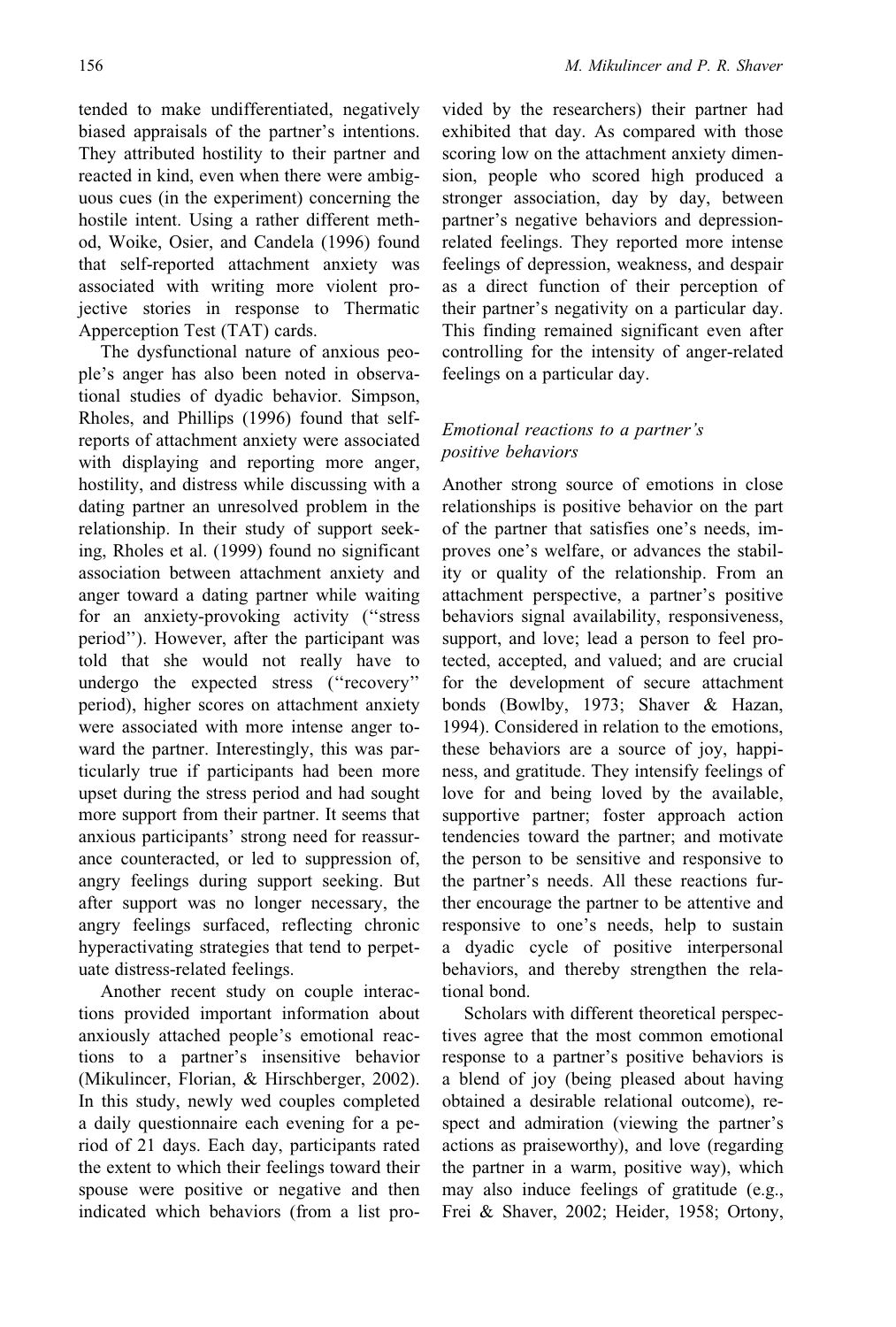Clore, & Collins, 1987). For example, Weiner (1985) claimed that people feel grateful within close relationships when they feel happy about receiving a positive outcome and recognize that their partner was responsible for it. Research has also consistently shown that when people are asked to recall a favorable situation attributed to another person's behavior, their most frequent responses are happiness and gratitude (e.g., Overwalle, Mervielde, & De Schuyter, 1995; Walker & Pitts, 1998).

Although at first sight the links between a partner's positive behavior and feelings of joy, love, and gratitude seem intuitively natural, automatic, and likely to be universal, they—just like the different forms of anger we examined—depend on a person's interaction goals and interpersonal cognitions. One precondition for experiencing joy, love, and gratitude following a partner's supportive behavior is appraisal of these behaviors as positive relational outcomes (Heider, 1958; Weiner, 1985). That is, people react to a partner's positive behavior with gratitude and happiness mainly when they perceive these behaviors as congruent with their personal goals. Another prerequisite for experiencing gratitude is recognition that a partner's positive behavior reflects his or her good intentions and is altruistically motivated (e.g., Lazarus & Lazarus, 1994; Weiner, 1985). Therefore, people are likely to experience gratitude mainly when they attribute their partner's positive behavior to internal, stable factors and believe that these behaviors are altruistically motivated.

This reasoning suggests that attachmentstyle differences should be relevant to understanding individual variations in emotional reactions to a partner's positive behavior. For securely attached persons, whose securitybased strategies include positive beliefs about their partner's goodwill and are aimed at maintaining warm and intimate relationships (Mikulincer & Shaver, 2003), a partner's positive behavior naturally and automatically evokes feelings of joy, love, and gratitude. In contrast, avoidant individuals may react with less joy, love, and gratitude to a partner's kind, generous behavior. They tend not to believe in their partner's goodwill and do not wish to depend on or be supported by their partner (Mikulincer & Shaver). Moreover, expression of affection toward a partner can be interpreted as a sign of closeness, which is incongruent with an avoidant person's preference for emotional distance.

People who score high on attachment anxiety may have ambivalent reactions to a partner's positive behavior. We believe this ambivalence results from hyperactivating strategies that strengthen the desire for support and love, intensify the appraisal of potential threats, and heighten doubts about self-worth and self-efficacy (Mikulincer & Shaver, 2003). Anxiously attached people may believe they do not deserve a partner's kindness and will not be able to reciprocate it fully or meet a partner's needs and expectations, which in turn may muddy happiness and gratitude with fear and anxiety. In addition, for anxiously attached persons, positive interpersonal experiences may be reminiscent of previous experiences that began well but ended painfully. Once attuned to negative memories, the anxious mind may suffer from a spread of negative affect that interferes with the experience of happiness and gratitude.

Although adult attachment research has yet to provide a systematic examination of attachment-style differences in emotional reactions to a partner's positive behavior, there are a few important pieces of evidence concerning associations between attachment orientations and the arousal and experience of positive emotions. For example, research has consistently shown that securely attached people score higher on self-report measures of joy, happiness, interest, love, and affection than do insecurely attached people (see Mikulincer & Shaver, 2003, for a review). For example, in two diary studies, each lasting a week, participants completed the Rochester Interaction Record every time they engaged in a social interaction lasting 10 minutes or longer. Both sets of investigators, Tidwell, Reis, and Shaver (1996) and Pietromonaco and Barrett (1997), found that anxious and avoidant participants experienced fewer positive emotions than secure participants. Moreover, Rom and Mikulincer (2003)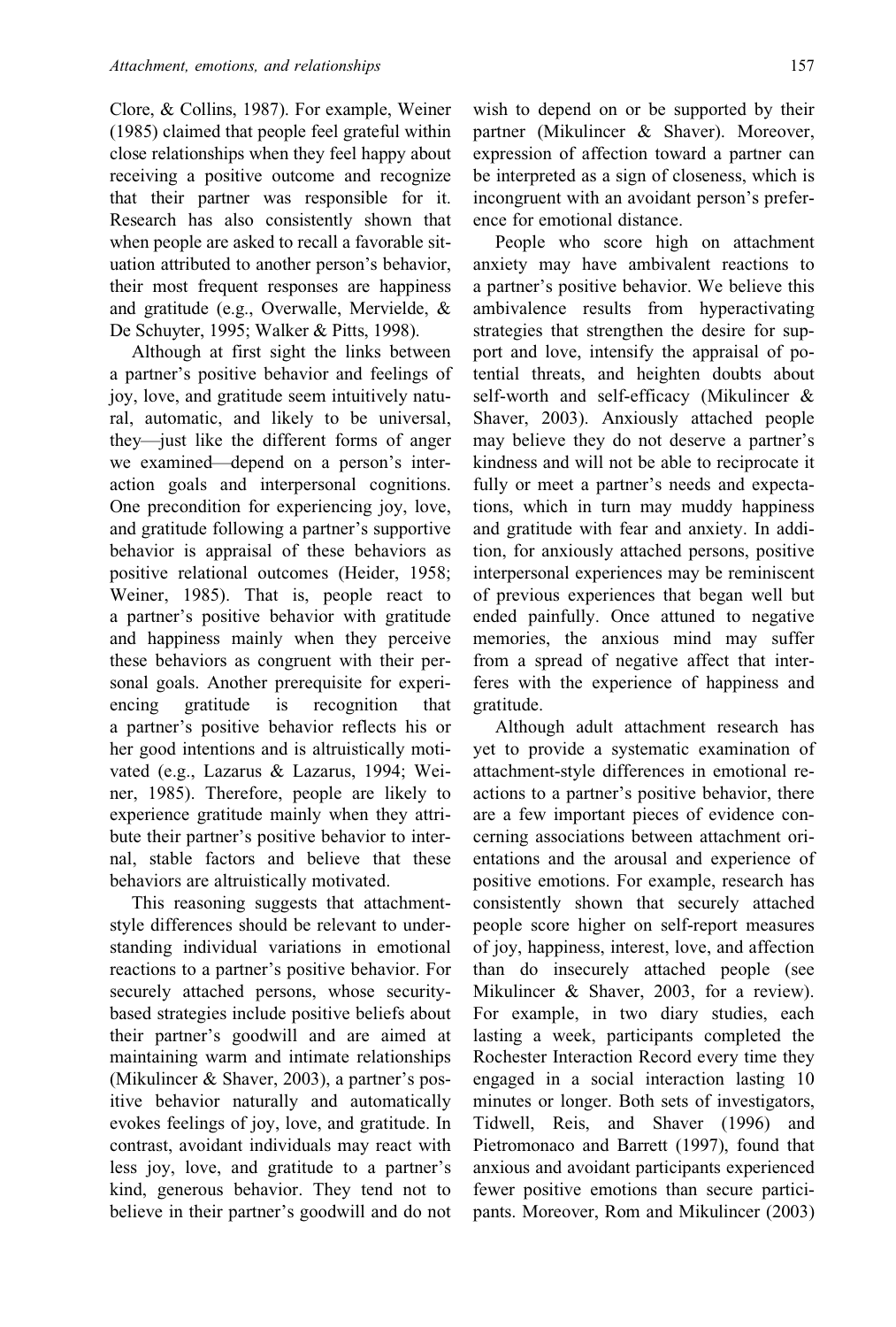reported that both attachment anxiety and avoidance were associated with relatively low positive emotional tone during group interactions, and Horppu and Ikonen-Varila (2001) found that a combination of high anxiety and high avoidance (fearful avoidance) was associated with fewer positive emotions during a college entrance interview.

Attachment-style differences in the experience of positive emotions have also been documented in studies examining the encoding of emotion in facial expressions. For example, Magai, Hunziker, Mesias, and Culver (2000) found that attachment security was associated with more facial expressions of joy, and Spangler and Zimmermann (1999) found that avoidant participants (assessed by the AAI) exhibited relatively low activation of ''smile'' muscles while watching a positive emotional film. In addition, several studies have revealed that high attachment avoidance is related to low scores on scales assessing expression of positive emotions (Ducharme, Doyle, & Markiewicz, 2002; Searle & Meara, 1999; Tucker & Anders, 1999) and to high scores on scales assessing control over positive emotions—the tendency to bottle up positive emotions and conceal them from a relationship partner (Feeney, 1995, 1999). Adult attachment studies have also documented attachment-style differences in affective reactions to positive relational episodes, such as reunion with a close relationship partner following a prolonged separation. In Medway, Davis, Cafferty, and Chappell's (1995) study of marital separation due to overseas deployment of husbands during war, securely attached spouses reported more positive emotions and less conflict upon reunion than anxious and avoidant spouses.

Recently, Shaver and Mikulincer (2003) presented more direct evidence of attachment-style differences in emotional reactions to a partner's positive behaviors. Compared to less avoidant people, those scoring high on attachment avoidance were less disposed to feel gratitude, as assessed by the Gratitude Questionnaire-6 (McCullough, Emmons, & Tsang, 2002). Moreover, when avoidant people were asked to recall an episode in which they felt grateful to a relationship partner, they tended to remember negative experiences, involving more narcissistic threats and distrust and less happiness and love. People scoring high on attachment anxiety tended to remember more ambivalent experiences of gratitude-eliciting episodes. Specifically, anxiously attached people recalled relatively high levels of security-related feelings, happiness, and love, together with relatively high levels of narcissistic threats and inferiority feelings.

In a diary study in which 55 newly wed couples reported their emotional reactions to a partner's positive actions every day for a period of 21 days (Shaver & Mikulincer, 2003), daily feelings of gratitude were significantly related to the partner's (perceived) behaviors on that day: The higher the level of a partner's positive behaviors, the higher the feelings of gratitude a participant reported experiencing toward the partner. In addition, attachment orientations were related to daily feelings of gratitude toward a partner: The higher the attachment avoidance, the less the gratitude across the 21 days. More important, attachment avoidance moderated the association between partner's behavior and self's gratitude: People scoring high on avoidance experienced relatively low levels of gratitude even on days when they perceived the partner's behavior as positive. Stated in reverse, a partner's positive behaviors elicited gratitude mainly among participants who were not avoidant.

#### Emotional reactions to a partner's distress

We turn now to another kind of emotioneliciting episode within close relationships a partner's appraisal of threats or damages to his or her identity, possessions, or goals and the consequent expression of distress. According to Clark, Fitness, and Brissette (2001), a partner's experience of stress and distress is a potent source of one's own emotions within communal, interdependent relationships because most people feel at least somewhat responsible for their partner's welfare and may be strongly affected by changes in the partner's emotional states. This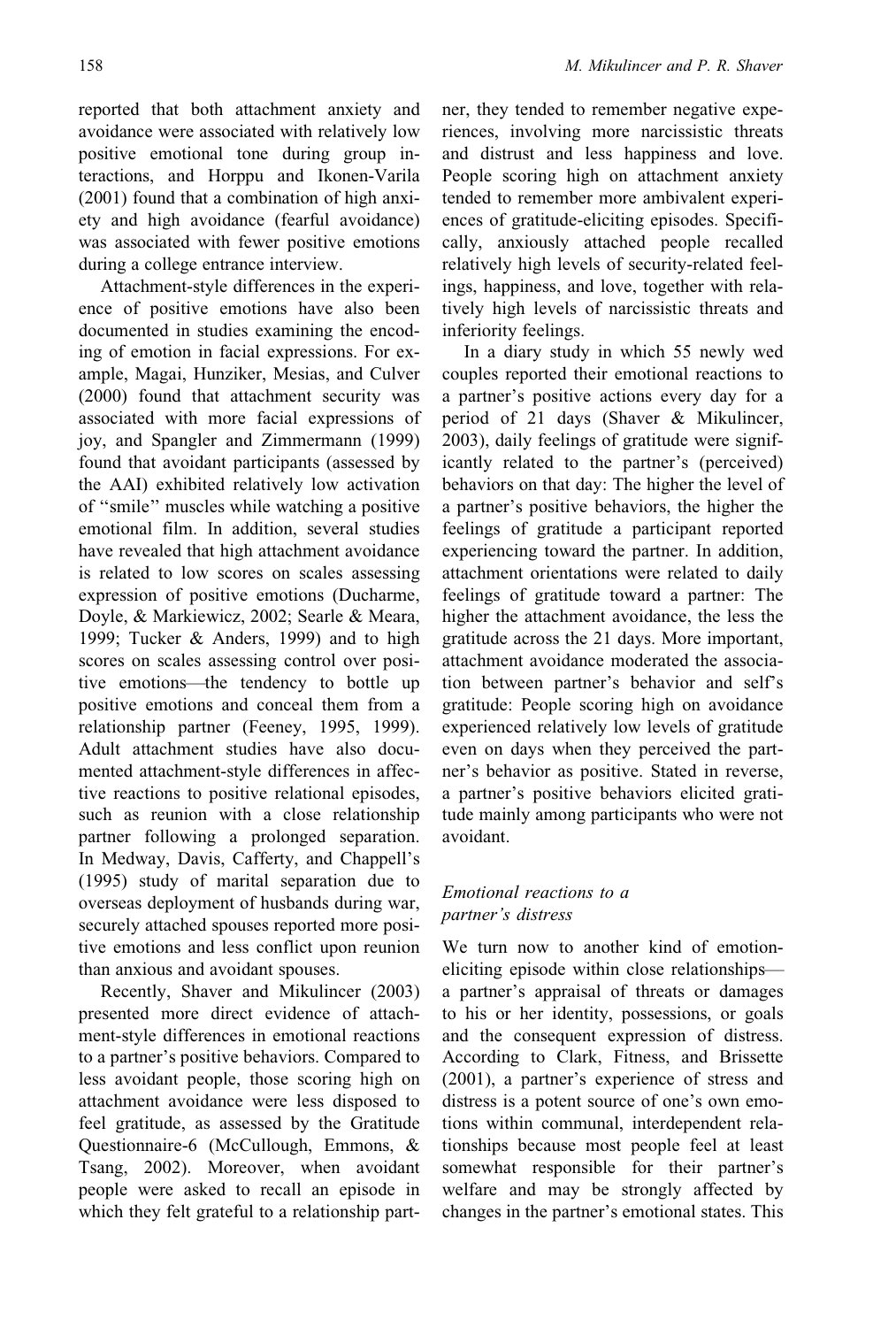is a natural consequence of the caregiving system being part of romantic love (e.g., Collins & Feeney, 2000; Kunce & Shaver, 1994; Shaver, Hazan, & Bradshaw, 1988). In these cases, it is important to differentiate between two kinds of relational events according to the source of a partner's distress: (a) relationship-relevant partner distress episodes in which the partner's distress results from one's own negative behavior (e.g., unavailability, rejection, disinterest, criticism, aggression, betrayal) and (b) relationshipirrelevant partner distress—episodes in which the partner's distress results from threats and losses that have nothing to do with the relationship itself (e.g., health problems, work problems). This differentiation is important for analyzing attachment-style differences in emotions within close relationships because the two kinds of episodes differ in the emotional responses they typically elicit.

Relationship-relevant partner distress. Relationship episodes in which a person behaves badly toward a partner, fails to meet the partner's needs and expectations, or actually or potentially damages a partner's well-being or relationship quality can elicit a wide array of emotional responses, ranging from selfconscious emotions, such as guilt and shame, through fear of punishment or retaliation, to anger and hostile attitudes toward the damaged partner (e.g., Lazarus, 1991; Lewis, 2000; Tangney, 1990, 1992). We believe that these emotions may have particular significance for attachment-related dynamics and may be related to a person's attachment orientation.

Consider the case of the self-conscious emotions of guilt and shame. Occurrence of these emotions implies that threatening or harming a partner's welfare is appraised as an undesirable failure to live up to one's standards and ideals (Lazarus, 1991; Lewis, 2000; Tangney, 1992). People who react to their own relationship-damaging behaviors with guilt or shame are likely to favor the creation of warm and supportive relationships and to view protection of their partner's welfare and the maintenance of relationship quality as being among their most important

interaction goals. In fact, these emotions are inhibited when people minimize interdependence and responsibility for the fate of their partner and relationship (Clark et al., 2001).

This seems to be the case for avoidant individuals, who prefer to minimize emotional involvement and interdependence in their relationships and who often distance themselves from their partner's needs (Shaver & Clark, 1994; Shaver & Mikulincer, 2002). For such people, relationship-relevant partner distress may not be perceived as sharply goal incongruent and therefore may not instigate negative self-conscious emotions.

Although avoidant people may not believe they have done anything wrong when their partner expresses distress or injury, they may nevertheless harbor angry, hostile feelings toward the partner. These feelings include resentment of the partner's accusations and are likely to occur when the avoidant person perceives the partner as deserving the discomfort and perceives his or her own destructive behavior as a reasonable payback for the partner's previous transgressions (Lazarus, 1991). In such cases, an avoidant person may blame his or her partner for evoking the self's hurtful behavior, attribute the negative relational outcomes to the partner's negative traits (rather than the self's), and feel angry toward the partner for causing the self to behave so badly.

Attachment-related dynamics are also important for distinguishing between shame and guilt. Although these two self-conscious emotions have often been viewed as similar and functionally interchangeable, current theories highlight differences between them in attentional focus, causal attributions, and action tendencies (e.g., Lazarus, 1991; Lewis, 2000; Tangney, 1992). Shame involves attentional focus on one's objectionable personality traits (which Janoff-Bulman, 1979, called ''characterological self-blame'') and attribution of one's own negative behavior to global, stable, and uncontrollable aspects of the self. Moreover, shame seems to be related to feelings of inferiority, worthlessness, and helplessness as well as a tendency to withdraw and hide from interactions with the offended partner. In contrast, guilt involves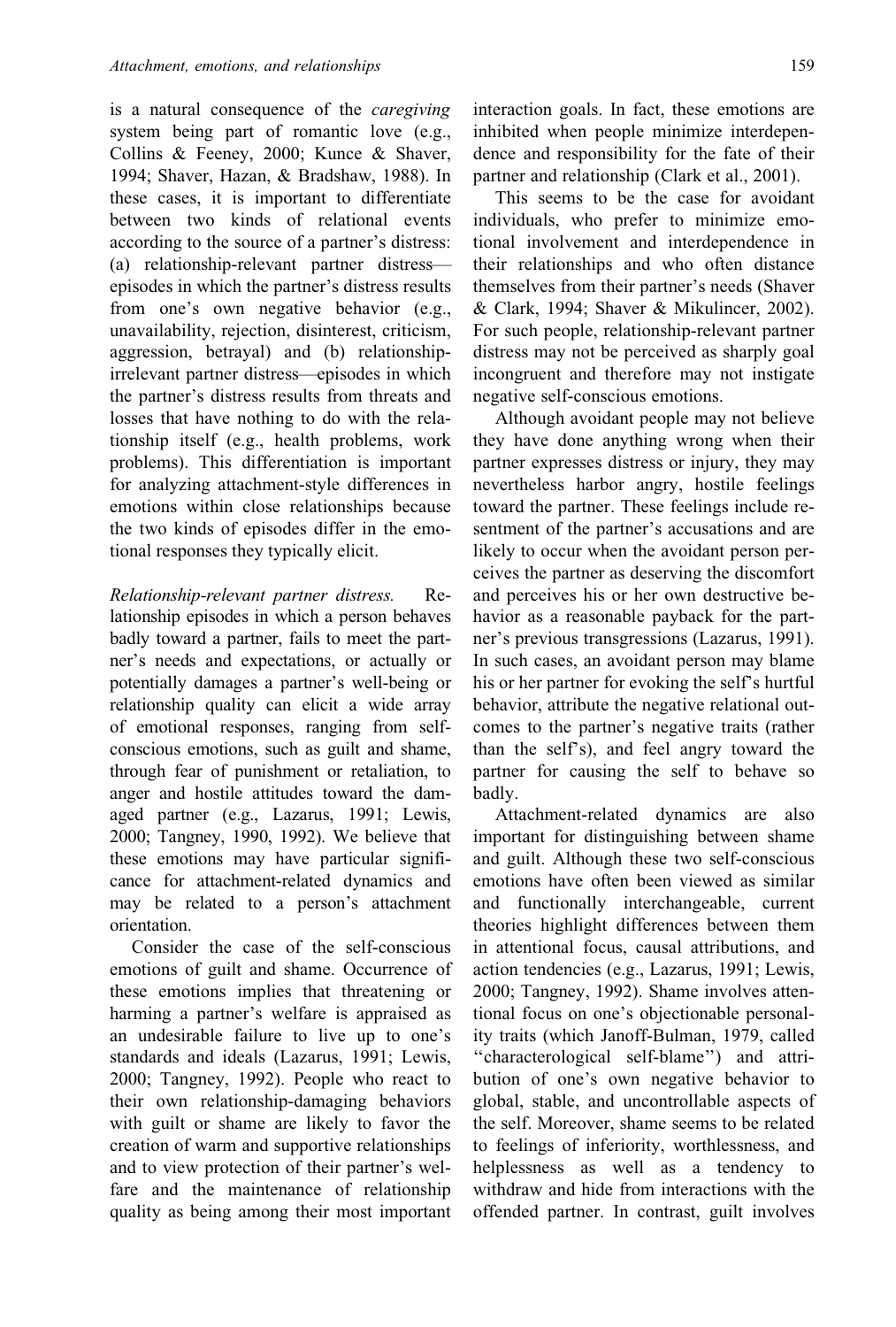attentional focus on the negative behavior itself (a reaction Janoff-Bulman, 1979, called ''behavioral self-blame'') and attribution of the negative behavior to specific, unstable, and controllable aspects of self. In addition, guilt seems to be related to feelings of potency and mastery and to a tendency to make reparative actions to restore a partner's welfare and relationship quality.

Based on this conceptualization of shame and guilt, it is reasonable to suggest that attachment anxiety will be related to individual variations in the propensity to experience each of these emotions. Although both securely and anxiously attached individuals are motivated to maintain strong attachment bonds, seek interdependence and emotional involvement, and react with self-conscious emotions when their actions hurt a relationship or relationship partner, the two different kinds of people diverge in their sense of self-worth and self-efficacy (Mikulincer & Shaver, 2003) and therefore may experience and express different self-conscious emotions. Whereas secure people, who enjoy a stable sense of self-worth and frequent feelings of potency and mastery, may react to their own disagreeable behavior with guilt and the corresponding tendency to repair the damage, anxiously attached people, who often feel worthless and helpless, may attribute their hurtful behavior to personal deficiencies, perceive no way out of the disgreeable situation, and hence feel overwhelmed by shame.

Although few adult attachment studies have examined differences in emotional reactions to relationship-relevant partner distress, there is some evidence that attachment orientations are involved in the arousal of shame, guilt, and hostility toward an aggrieved partner. For example, Lopez et al. (1997) discovered correlations between self-reported attachment orientations and a scale measuring shame proneness and guilt proneness (Test of Self-Conscious Affect). Whereas attachment security was associated with guilt proneness, a combination of high anxiety and high avoidance (fearful avoidance) was positively associated with shame proneness, and a combination of high avoidance and low anxiety (dismissing avoidance) was negatively associated with shame proneness. Similarly, Gross and Hansen (2000) found that people who score high on both attachment anxiety and avoidance were relatively shame prone (as revealed by the Brief Shame Rating scale) compared with their secure and dismissively avoidant counterparts, and Magai et al. (2000) found attachment anxiety to be positively associated with facial expressions of shame. Moreover, in a study by Lutwak and Ferrari (1997), recall of negative experiences with primary attachment figures was associated with higher levels of reported shame.

In a recent study, we attempted to examine attachment-style differences in emotional reactions to one's own destructive behavior toward a romantic partner. Sixty-five Israeli university students (41 women and 24 men), each of whom was involved in a serious romantic relationship, completed the Experiences in Close Relationships scale (ECR; Brennan et al., 1998) tapping attachment anxiety and avoidance and were asked to recall an episode in which they hurt their romantic partner or failed to meet the partner's needs. Then, after writing a brief description of the episode, they rated the extent to which the recalled episode caused them to feel guilty, ashamed, or hostile toward the partner (as assessed by the State Shame and Guilt scale and the Hostility subscale of the Multidimensional Anger Inventory). We found that high scores on the attachment anxiety dimension were positively associated with shame,  $r(63) = .39$ ,  $p < .01$ , and less intense guilt,  $r(63) = -.42, p < .01$ . In addition, attachment avoidance was associated with hostility toward the aggrieved partner,  $r(63) = .40$ ,  $p < .01$ , less guilt,  $r(63) = -.43$ ,  $p < .01$ , and less shame,  $r(63) = -.35, p < .01$ . No significant interaction was found between the anxiety and avoidance dimensions. Overall, our findings imply that whereas attachmentanxious individuals tend to feel ashamed in response to partner distress, avoidant individuals tend to feel hostile toward their distressed partner without being aware of any self-conscious emotions.

Relationship-irrelevant partner distress. When a close relationship partner feels dis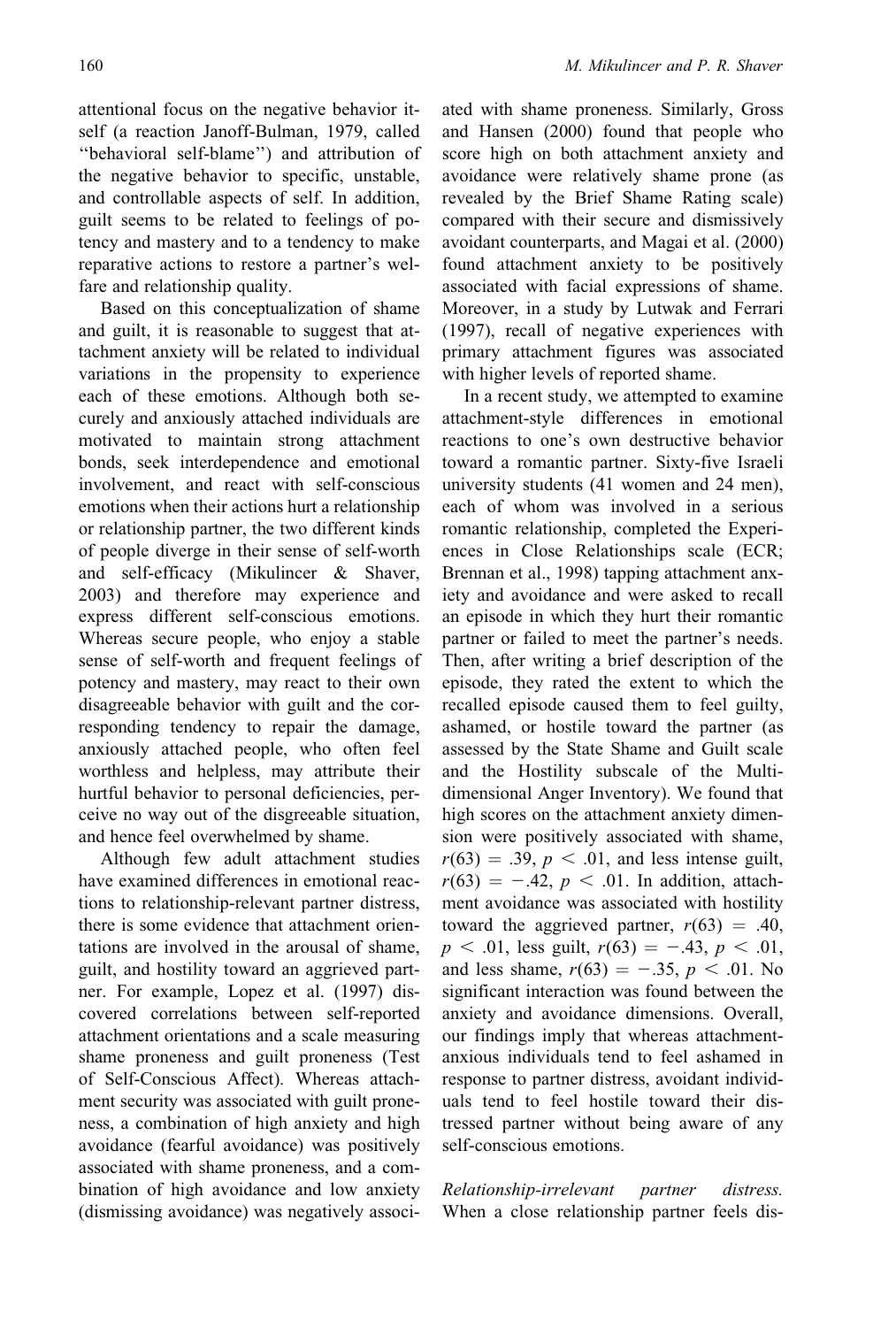tressed because of relationship-irrelevant threats or losses, people may adopt either an approach or an avoidance orientation to the partner's needs—either attending and responding to the distress or distancing themselves from it. Theory and research have connected these tendencies with three related but distinct emotional responses: empathy or compassion, personal distress, and pity (e.g., Batson, 1991; Ben-Ze'ev, 2000; Lazarus, 1991). Empathic compassion involves attending to the partner's needs and providing a partner-sensitive response; it includes feelings of sympathy, attachment, and tenderness and fosters supportive behavior designed to alleviate a partner's suffering (Batson). This kind of response, which Bowlby (1969/1982) and his followers (e.g., Collins & Feeney, 2000; Kunce & Shaver, 1994) conceptualize in terms of the caregiving behavioral system, is based on a genuinely altruistic concern for the partner's plight, which motivates the provision of support and care (Ben-Ze'ev).

Being personally distressed is also compatible with an approach orientation toward a partner's needs, but it includes self-protective concerns that arouse fear, sadness, and distress in relation to a partner's plight (Batson, 1991). Personal distress involves strong identification with the suffering partner as well as a sense of helplessness and inability to alleviate the partner's suffering, which can interfere with taking action to soothe and support the partner. Research on parental caregiving styles (summarized by George & Solomon, 1999) clearly shows that an attentional shift from a child's needs to a parent's own distress impairs caregiving and encourages intergenerational transmission of anxious and disorganized attachment. We expect similar dysfunctional consequences of personal distress in close relationships between adults.

Unlike empathic compassion and personal distress, pity reflects an avoidant orientation toward a partner's distress. According to Ben-Ze'ev (2000) and Snow (1991), pity is based on perceiving the distressed other as inferior; reflects a passive, detached attitude toward the partner's suffering; allows one to maintain a safe emotional distance from the

other's suffering; and sometimes stems from a disinclination to share, or get involved with, another person's painful predicament. According to Lazarus (1991), pity is "... a disdainful or contemptuous feeling, in which the other person is regarded as reprehensible, inferior, or responsible for his/her own suffering. In pity, the person holds himself or herself apart from the afflicted person'' (p. 288). Thus, pity seems to be a blend of condescension (feeling superior to the sufferer), insecurity (fearing the possibility of being in the same situation as the sufferer), and distancing (avoiding involvement with the distressed partner).

Although attachment theory deals mainly with results of a partner's responses to one's own needs (with the partner being conceptualized as an attachment figure), the theory is also extremely relevant for explaining one's own emotional reactions to a partner's needs. Consider the sense of attachment security. It is an inner resource that encourages an approach orientation to a partner's distress, promotes empathic compassion, and inhibits personal distress. In Bowlby's (1969/1982) analysis of the attachment system, he argued that a sense of attachment security allows people to direct attention and energy to other behavioral systems. As a result, securely attached people can devote more psychological resources to a partner's needs and therefore provide more sensitive support and care. In short, security is a foundation for caregiving.

Secure people's interaction goals and interpersonal cognitions also foster empathic compassion and the reduction of personal distress. Their comfort with closeness and interdependence (Hazan & Shaver, 1987) facilitates approach to a distressed partner because such a partner typically seeks closeness and needs to depend on others (Lehman, Ellard, & Wortman, 1986). A secure person's expectation that other people will be available and caring may make it easier to construe a distressed partner as deserving sympathy and compassion, and so may motivate the secure person to provide needed comfort to the partner. The secure person's feelings of potency and mastery may help him or her to maintain emotional equanimity while addressing a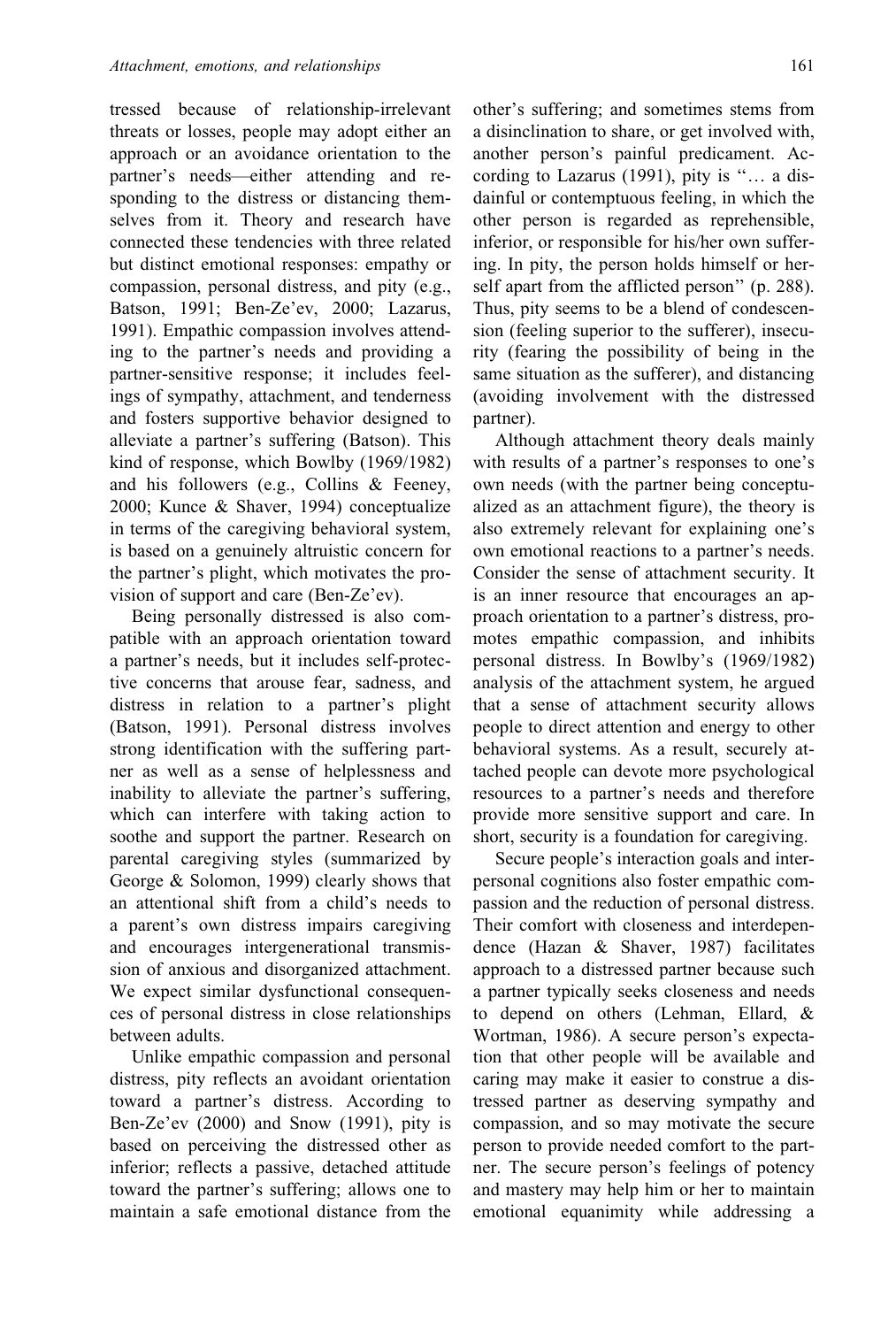partner's needs, a task that can otherwise generate a great deal of tension and distress (e.g., Batson, 1987).

Insecurely attached people may be less inclined to feel empathic compassion toward a distressed partner. Whereas an anxious person's egoistic focus on personal threats and unsatisfied attachment needs may draw important resources away from altruistically attending to a partner's needs, an avoidant person's lack of comfort with closeness and hostile outlook on others may interfere with altruistic inclinations and inhibit compassionate responses to a partner's plight. This does not mean, however, that anxious and avoidant people will react in the same way to a partner's distress. Whereas the anxious person's hyperactivating strategies may intensify the experience of personal distress, the avoidant person's deactivating strategies may encourage feelings of disdain and pity.

Anxiously attached people may become emotionally overwhelmed in response to a partner's distress. Their hyperactivating strategies may facilitate the associative reactivation of self-focused worries and increase attentional focus on both the partner's suffering and the self's personal distress. Despite their focus on the partner's suffering, however, anxious people's lack of self-other differentiation (Mikulincer & Horesh, 1999) may prevent them from reacting with functional empathy and compassion. (There is a similar distinction in Buddhist psychology between effective and ineffective empathic compassion; Dalai Lama, 1999.) In fact, Batson (1991) claimed that empathic compassion involves self-other distinctiveness and a corresponding ability to distinguish between the other person's welfare and one's own.

Avoidant, deactivating strategies—distancing oneself from threats and suppressing painful thoughts (Shaver & Mikulincer, 2002)—may encourage emotional detachment from a partner's plight, inhibit both empathic compassion and personal distress, and favor the arousal of pity. For avoidant persons, a distressed partner can act as a mirror that makes salient the self's own weaknesses and vulnerability to life's adversities. Deactivation may require suppression of the sense of vulnerability and distancing of the self from the source of distress. As a result, the avoidant person may defensively attempt to feel superior to his or her distressed partner, less weak and vulnerable (''I am immune to such misfortunes''), and hence experience only disdainful pity for the suffering partner. In some cases, avoidant persons' hostile attitudes toward a partner may transform pity into contemptuous gloating—actual enjoyment of a partner's ill fate (in German, schadenfreude). In fact, Whitman and Alexander (1968) argued that gloating implies resentment toward a distressed partner combined with a boost of one's own sense of superiority.

Although these ideas are somewhat speculative, recent studies of adult attachment provide preliminary evidence compatible with them. For example, Florian, Mikulincer, and Hirschberger (2000) reported that whereas self-reports of attachment security were associated with empathic compassion, self-reports of attachment avoidance were associated with pity in response to others' needs. In Westmaas and Silver's (2001) study of reactions to a person who had purportedly been diagnosed with cancer, attachment avoidance was associated with less empathic compassion and less support for the afflicted confederate. Attachment anxiety was related to greater distress during an interaction with the confederate.

In a series of five experiments, Mikulincer et al. (2001) documented the facilitatory effects of attachment security on empathic compassion for others' needs. First, both attachment anxiety and avoidance (as assessed by the ECR) were associated with less empathic compassion, and attachment anxiety was associated with more personal distress in response to another person's needs. Second, contextual heightening of the sense of attachment security (asking participants to recollect personal memories, read a story, or watch a picture of supportive others or subliminally exposing them to proximity-related words) increased reports of empathic compassion and reduced reports of personal distress. In contrast, contextual activation of attachment anxiety or avoidance (asking participants to recall personal memories of relational episodes in which they felt attachment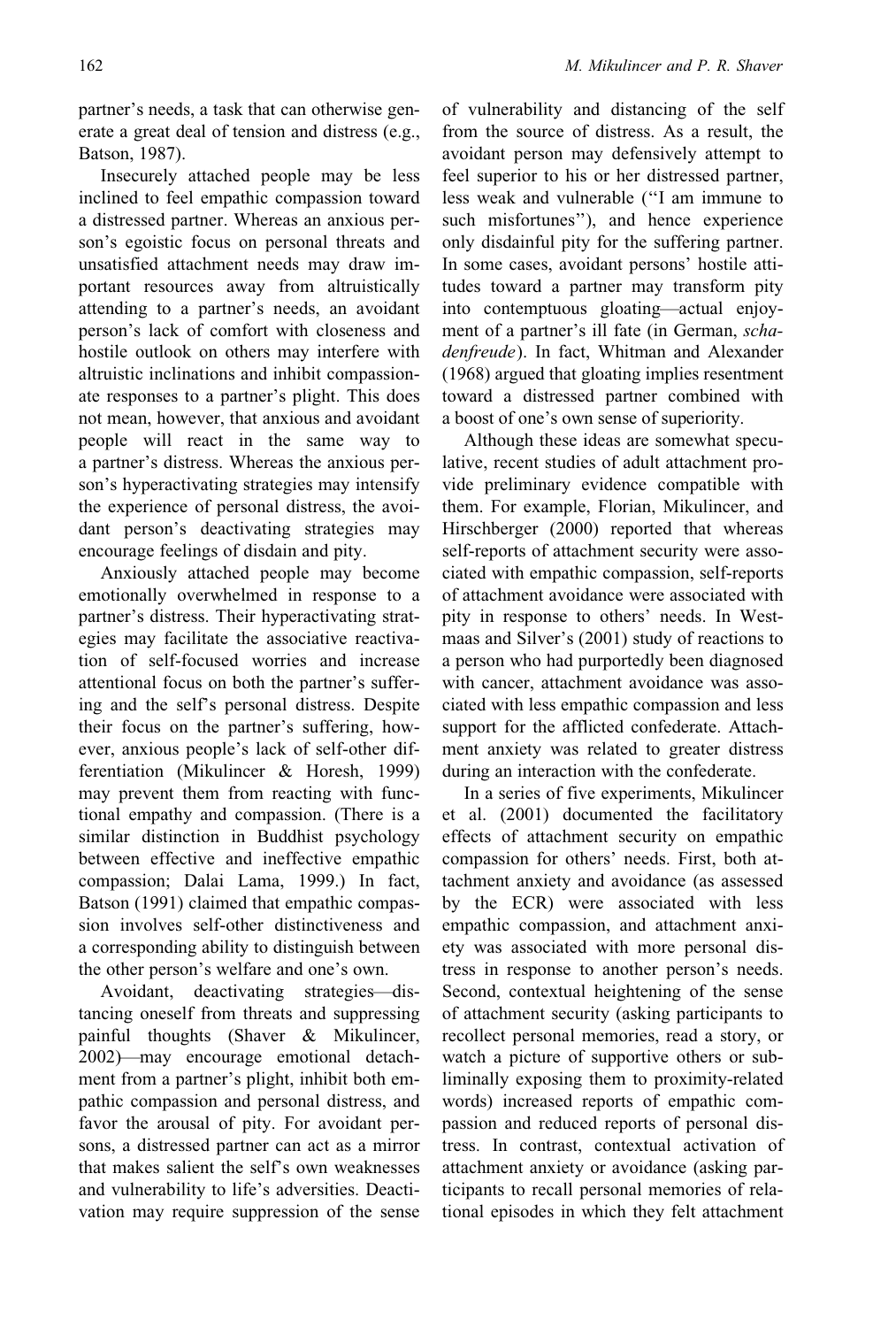anxiety or avoidance) reduced empathic compassion.

### Emotional reactions to a partner's happiness

In this section, we focus on emotions that occur in response to a partner's appraisal of progress toward personal goals and the resulting expression of happiness. Again, we wishto distinguish between two kinds of partner happiness based on its apparent cause: (a) relationship-relevant partner happiness—casesin whichthe partner's happiness results from one's own relationshipenhancing behavior (e.g., being available and supportive) and (b) relationship-irrelevant partner happiness—cases in which the partner's happiness results from attaining goals outside the relationship (e.g., career-related achievements, personal accomplishments).

Relationship-relevant partner happiness. The most common emotional response to a partner's relationship-relevant happiness is presumably an increase in one's own happiness, love, and pride. In such cases, one's own behavior promotes a partner's welfare, meets the partner's needs and expectations, and enhances relationship quality and satisfaction. As a result, the person who behaves beneficially toward his or her partner is likely to feel good about the positive outcomes obtained by the partner; if a person takes some of the credit for the partner's desirable outcome, he or she is likely to experience pride (Lazarus, 1991; Lewis, 2000). These positive reactions can, in turn, further motivate people to approach their partner and promote his or her welfare, thereby contributing to relationship quality and stability.

As in the previous examples we have considered, however, this straightforward linkage may depend on a person's attachment orientation. For avoidant persons, who do not view promotion of a partner's welfare and maintenance of a warm and comfortably interdependent relationship as personal goals (Mikulincer & Shaver, 2003), a partner's relationship-relevant happiness may not engender one's own happiness and love. According to Lewis (2000), people may experience these positive emotions mainly

when they view promotion of the partner's welfare and maintenance of relationship quality as desirable personal goals. For anxiously attached persons, who harbor serious doubts about their value and potency (Mikulincer & Shaver), engendering a partner's happiness may not result in a feeling of pride because they cannot take credit for a partner's happiness and attribute the partner's good outcome to their own positive qualities. In fact, its seems possible that only securely attached individuals experience the full measure of joy, love, and pride, which fit well with their interaction goals, stable sense of self-worth, and feelings of potency and mastery (Mikulincer & Shaver).

We suspect that avoidant individuals may experience pride of a particular kind, which the ancient Greeks called hubris, described by Lewis (2000) as exaggerated pride resulting not from success in enhancing a partner's welfare but from confirming one's own brilliance, superiority, and grandiosity. This emotion is related to narcissistic construal of oneself as especially worthy of praise and success (Morrison, 1989), which is one of the main goals of the avoidant individual's deactivating strategies.

In sharp contrast, anxiously attached individuals may react to their apparent contributions to a partner's good outcomes with ''fear of success'' feelings—distress related to doubts about their worthiness to claim credit for the partner's welfare. These people's fragile sense of self-worth may cause them to fear that their current success in meeting their partner's needs will increase the partner's expectations, leading to uncertainty and worry about future performance.

Unfortunately, adult attachment researchers have not yet examined the possible role of attachment orientation in shaping emotional reactions to a partner's relationshiprelevant happiness. In a study described in the previous section of this chapter, however, we did attempt to fill part of this empirical gap by collecting preliminary data on the attachment-related dynamics of emotional reactions to a partner's happiness. Participants were asked to recall an episode in which they made their partner happy. Then, after writing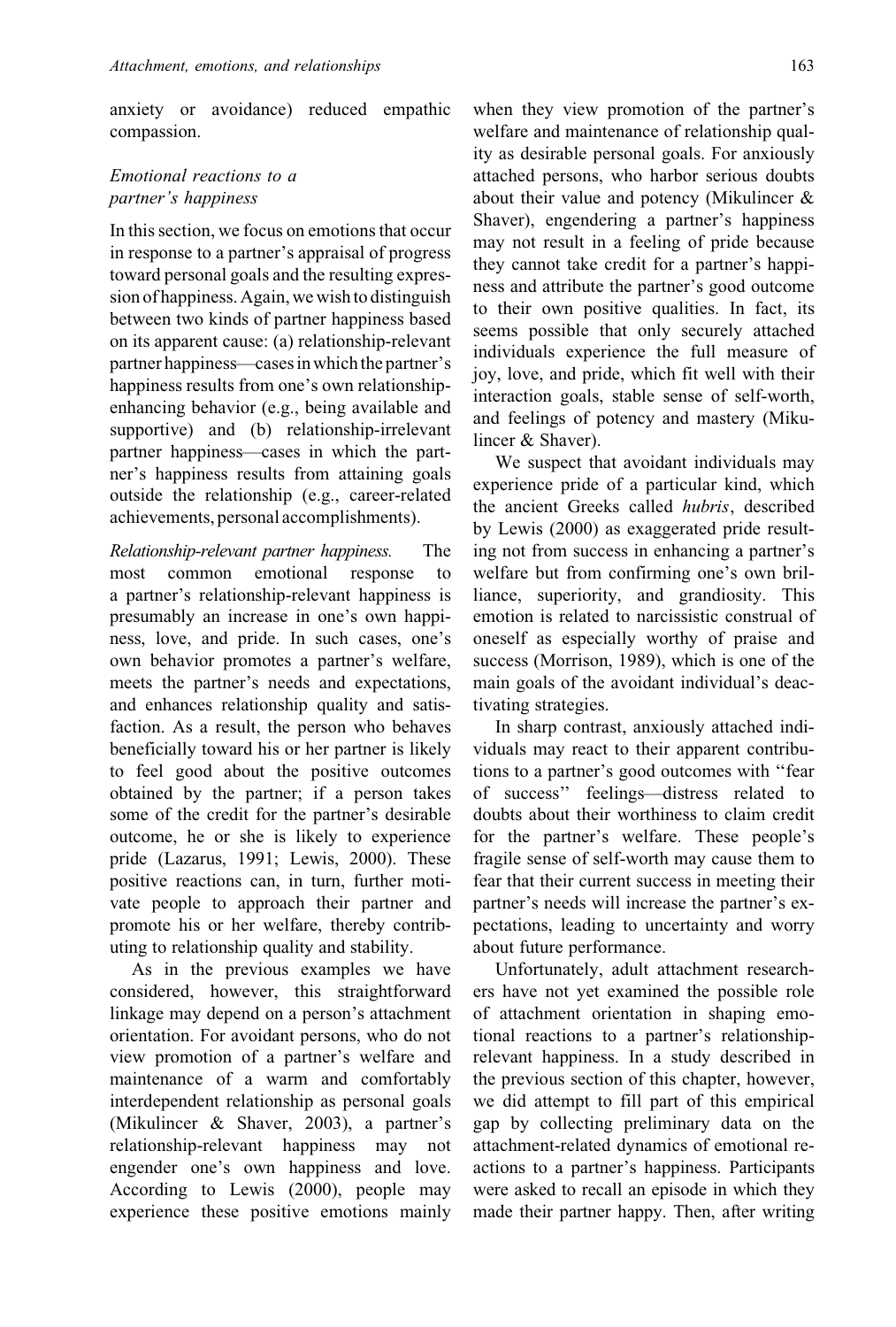a brief description of the episode, they rated the extent to which the recalled episode elicited pride, positive emotions, and distressrelated emotions (as assessed by the pride subscale of the State Shame and Guilt scale and a brief version of the Positive and Negative Affect scale). The results were clear: Attachment anxiety was associated with distressrelated feelings,  $r(63) = .41$ ,  $p < .01$ , and less pride and positive emotion,  $r(63) = -.33$ ,  $p <$ .01 and  $r(63) = -.35$ ,  $p < .01$ . Attachment avoidance was also associated with less positive emotion,  $r(63) = -.37$ ,  $p < .01$ . No significant interaction was found between the two attachment dimensions.

The findings imply that whereas anxiously attached individuals are prone to express distress rather than happiness and pride in response to a partner's relationship-relevant happiness, avoidant individuals are less likely to express personal happiness in reaction to a happy partner. This is only a tentative conclusion, however. More systematic research should be conducted on how people with different attachment styles react to relational episodes in which their own actions make their partners happy.

Relationship-irrelevant partner happiness. Although there is not a single empirical study dealing with attachment-style differences in reactions to a partner's accomplishments, we want to propose some tentative ideas about the way attachment orientations might shape emotional responses to this kind of situation. When a partner feels good about attaining positive outcomes outside the relationship, the most common response is what Clark et al. (2001) called ''empathic happiness.'' This reaction includes a sense of closeness and common fate along with joy and admiration for a partner's progress toward his or her goals. Like other emotional reactions to a partner's fate, however, empathic happiness depends on the extent to which a person feels comfortable with closeness and positively inclined toward warm, intimate, and interdependent relationships (Clark et al.). As a result, secure people, who feel comfortable with closeness, may be more likely than insecure people to

experience empathic happiness in response to a partner's successes.

A partner's accomplishments may not elicit happiness in avoidant individuals because their tendency to maintain emotional distance may inhibit identification with and empathic feelings toward the successful partner. Rather, such people may appraise the partner's accomplishments as a threat to their own grandiose self because the partner's successes threaten to blur the illusory asymmetry between partner and self. This threat can increase avoidant individuals' hostile feelings and hateful attitudes toward their partners and provoke hostile envy—wanting what the partner has accomplished or destroying/devaluing the partner's identity or possessions. Hostile envy is a negative, destructive emotion that involves feelings of discontent and resentment, occurs in situations in which others' accomplishments threaten a person's selfevaluation and cause feelings of inferiority, and promotes aggressive responses toward the successful other (e.g., Ben-Ze'ev, 2000; Ortony et al., 1987; Smith, 1991). Among avoidant people, this kind of envy may be a defensive attempt to restore a shattered sense of superiority over the partner. Of course, this account is particularly viable for dismissively avoidant individuals who do not suffer from attachment anxieties and self-related doubts. However, it may be less applicable to fearfully avoidant people who suffer from a negative self-image.

For anxiously attached people, a partner's accomplishments may evoke a more ambivalent emotional response. For them, a partner's accomplishments signal that the partner is a ''stronger, wiser'' person—the defining feature of the kind of security-providing attachment figure anxious people long for (Bowlby, 1988). As a result, anxious individuals may feel happy and enjoy their partner's accomplishments because they may feel more confident in the security and support this strong partner can provide in times of need. At the same time, however, an anxious person may appraise the partner's accomplishments as a potential threat to relationship maintenance because the successful partner may search for a more attractive and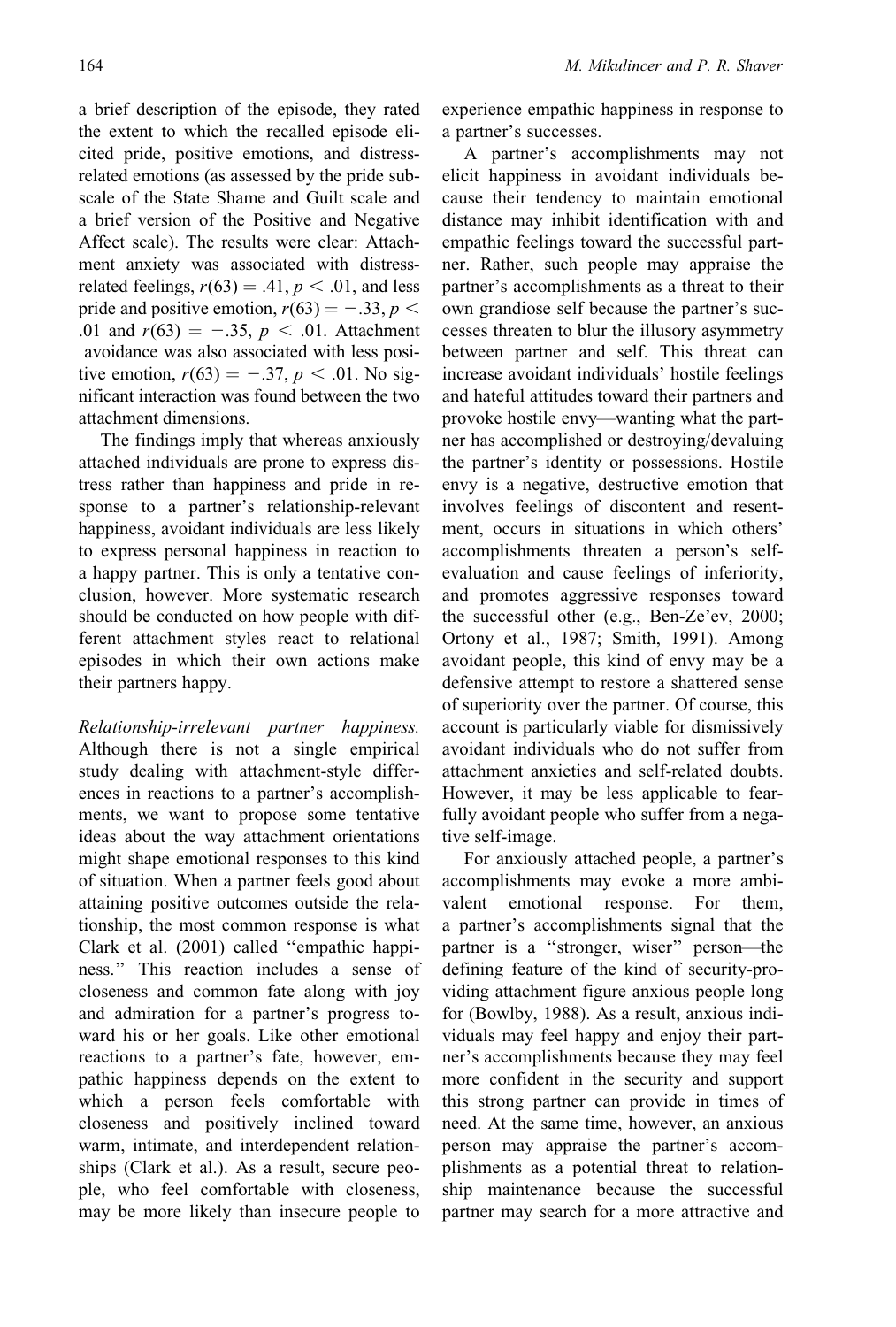successful partner. As a result, these accomplishments may fuel the anxious person's fears of separation and abandonment as well as worries about imaginary rivals who can poach his or her successful partner (Schachner & Shaver, 2002). Again, anxious people's hyperactivating strategies may not allow them to fully enjoy a partner's successes because they raise the specter of separation and abandonment.

# An Integrative Summary and Some Concluding Remarks

An integration of the various emotional reactions to relational events reveals that securely attached individuals display the most differentiated pattern of emotions, ranging from happiness, admiration, gratitude, and pride to compassion, guilt, and anger (see Table 1). In addition, their emotional reactions reflect a strong tendency to maintain and enhance relationship quality and a partner's welfare, overcome relational obstacles, restore emotional equanimity and relationship stability in times of need, and encourage a partner's personal development. These are all qualities that attachment researchers have found to be associated with security-inducing parental care, supporting our belief that, in the adult attachment realm as well, a person's own attachment security is an important foundation for his or her provision of high quality care to others. In contrast, insecurely attached individuals exhibit a narrower range of emotions, which are consistently biased by defensive hyperactivation or deactivation of the attachment system. Whereas an avoidant person's emotional makeup consists largely of different kinds of defensive self-enhancement and negative feelings toward a partner (e.g., hostility, resentment, pity, gloating, contempt, hostile envy) regardless of the nature of the relational event, the anxiously attached person tends to be overwhelmed by distress-related feelings during negative relational episodes and to express ambivalent blends of positive and negative emotions during what we would expect to be positive relational episodes.

Despite what we believe is its considerable heuristic value, this integrative summary should be viewed as a tentative, nonexhaustive schematic representation of attachmentrelated variations in emotional experience within close relationships and as a preliminary guide for further research. As mentioned earlier, adult attachment research has focused mainly on a person's emotional reactions to his or her partner's negative behaviors. We need more systematic research on the attachment-related dynamics of emotional reactions to other kinds of relational events. In addi-

tion, more research is needed on the way combinations of anxiety and avoidance can shape emotional reactions. As observed throughout our review of relevant findings, some emotions, such as hostile envy or shame, seem to vary according to specific combinations of

attachment anxiety and attachment avoidance. In this article, we have focused mainly on the role of dispositional attachment orientations in understanding emotional reactions within close relationships. However, a person's attachment orientation within the specific relationship in which the emotions arise might also be predictive of his or her emotional reactions. Future studies should assess both dispositional and relationshipspecific attachment orientations and assess their unique contributions to emotional reactions. Future studies should also consider the attachment orientations of both partners in a relationship and examine whether a person's emotional reactions are affected by the partner's attachment orientation. When both partners are fully represented in the equation, we will have a foundation on which to build a systemic model of attachment dynamics at both the personal and the interpersonal levels, that is, a foundation for understanding dyadcomposition effects on emotional experiences within close relationships. We hope the current article stimulates research by other investigators, and together we will create a more complete and powerful theory of attachment and emotion in close relationships.

#### References

Ainsworth, M. D. S., Blehar, M. C., Waters, E., & Wall, S. (1978). Patterns of attachment: Assessed in the strange situation and at home. Hillsdale, NJ: Erlbaum.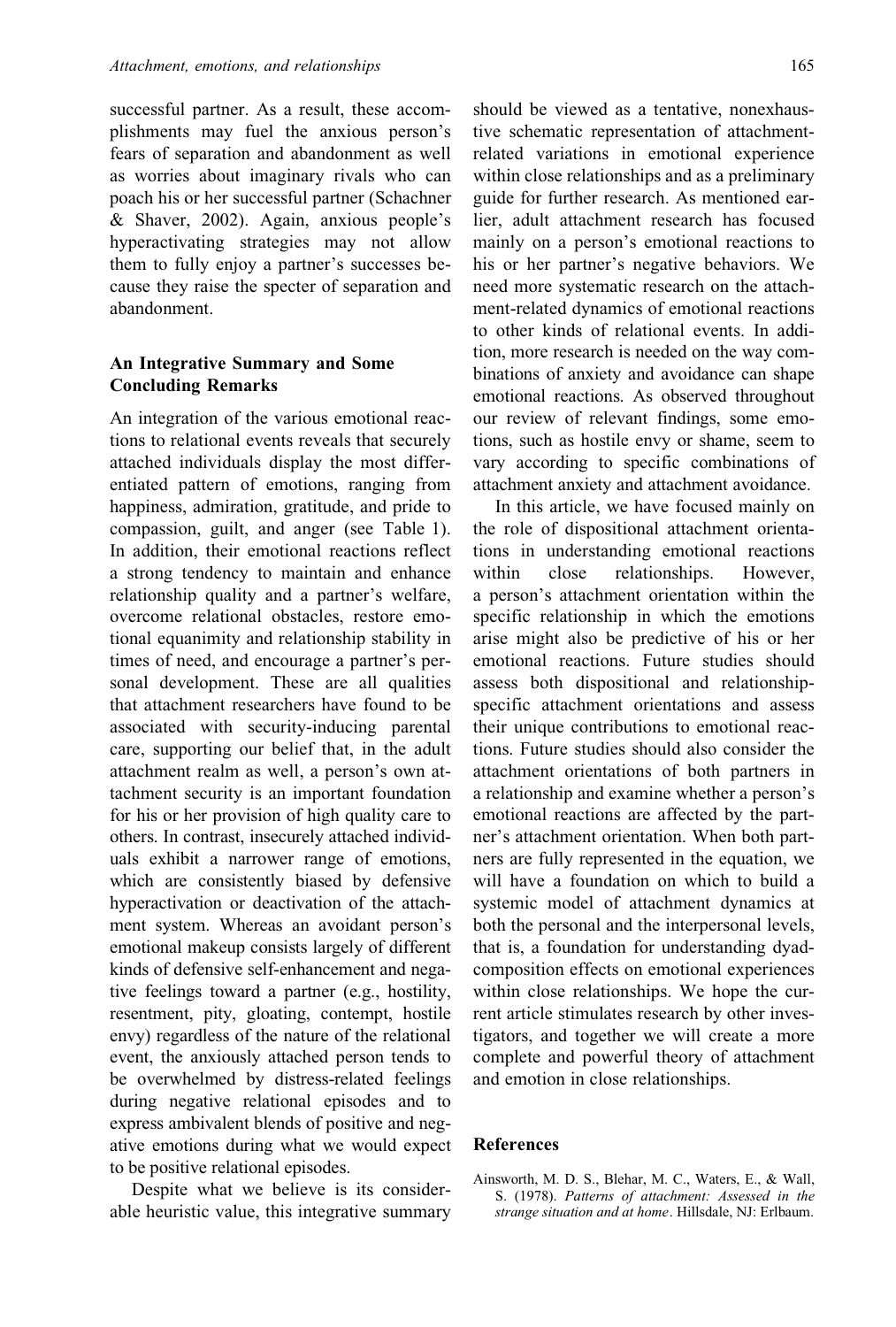- Averill, J. R. (1982). Anger and aggression: An essay on emotion. New York: Springer.
- Bartholomew, K., & Horowitz, L. M. (1991). Attachment styles among young adults: A test of a four-category model. Journal of Personality and Social Psychology, 61, 226–244.
- Batson, C. D. (1987). Prosocial motivation: Is it ever truly altruistic? In L. Berkowitz (Ed.), Advances in experimental social psychology (Vol. 20, pp. 65–122). New York: Academic Press.
- Batson, C. D. (1991). The altruism question: Toward a social-psychological answer. Hillsdale, NJ: Erlbaum.
- Ben-Ze'ev, A. (2000). The subtlety of emotions. Cambridge, MA: MIT Press.
- Bowlby, J. (1969/1982). Attachment and loss: Vol. 1. Attachment (2nd ed.). New York: Basic Books (1st ed. published in 1969).
- Bowlby, J. (1973). Attachment and loss: Vol. 2. Separation: Anxiety and anger. New York: Basic Books.
- Bowlby, J. (1988). A secure base: Clinical applications of attachment theory. London: Routledge.
- Brennan, K. A., Clark, C. L., & Shaver, P. R. (1998). Self-report measurement of adult attachment: An integrative overview. In J. A. Simpson & W. S. Rholes (Eds.), Attachment theory and close relationships (pp. 46–76). New York: Guilford.
- Buunk, B. P. (1997). Personality, birth order, and attachment styles as related to various types of jealousy. Personality and Individual Differences, 23, 997–1006.
- Cassidy, J. (1994). Emotion regulation: Influence of attachment relationships. In N. A. Fox & J. J. Campos (Eds.), The development of emotion regulation: Biological and behavioral considerations. Monographs of the Society for Research in Child Development, 59, 228–249.
- Cassidy, J., & Kobak, R. R. (1988). Avoidance and its relationship with other defensive processes. In J. Belsky & T. Nezworski (Eds.), Clinical implications of attachment (pp. 300–323). Hillsdale, NJ: Erlbaum.
- Clark, M. S., Fitness, J., & Brissette, I. (2001). Understanding people's perceptions of relationships is crucial to understanding their emotional lives. In G. Fletcher & M. Clark (Eds.), Blackwell handbook of social psychology: Interpersonal processes (pp. 253–278). Oxford, England: Blackwell.
- Collins, N. L., & Feeney, B. C. (2000). A safe haven: An attachment theory perspective on support seeking and caregiving in intimate relationships. Journal of Personality and Social Psychology, 78, 1053–1073.
- Dalai Lama. (1999). Ethics for a new millennium. New York: Riverhead Books.
- Ducharme, J., Doyle, A. B., & Markiewicz, D. (2002). Attachment security with mother and father: Associations with adolescents' reports of interpersonal behavior with parents and peers. Journal of Social and Personal Relationships, 19, 203–231.
- Feeney, J. A. (1995). Adult attachment and emotional control. Personal Relationships, 2, 143–159.
- Feeney, J. A. (1999). Adult attachment, emotional control, and marital satisfaction. Personal Relationships, 6, 169–185.
- Florian, V., Mikulincer, M., & Hirschberger, G. (2000). The anatomy of a problematic emotion: The conceptualization and measurement of the experience of pity. Imagination, Cognition, and Personality, 19, 3–25.
- Fraley, R. C., & Shaver, P. R. (2000). Adult romantic attachment: Theoretical developments, emerging controversies, and unanswered questions. Review of General Psychology, 4, 132–154.
- Frei, J. R., & Shaver, P. R. (2002). Respect in close relationships: Prototype definition, self-report assessment, and initial correlates. Personal Relationships, 9, 121–139.
- George, C., & Solomon, J. (1999). Attachment and caregiving: The caregiving behavioral system. In J. Cassidy & P. R. Shaver (Eds.), Handbook of attachment: Theory, research, and clinical applications (pp. 649–670). New York: Guilford.
- Gross, C. A., & Hansen, N. E. (2000). Clarifying the experience of shame: The role of attachment style, gender, and investment in relatedness. Personality and Individual Differences, 28, 897–907.
- Hazan, C., & Shaver, P. R. (1987). Romantic love conceptualized as an attachment process. Journal of Personality and Social Psychology, 52, 511–524.
- Heider, F. (1958). The psychology of interpersonal relations. New York: Wiley.
- Horppu, R., & Ikonen-Varila, M. (2001). Are attachment styles general interpersonal orientations? Applicants' perceptions and emotions in interaction with evaluators in a college entrance examination. Journal of Social and Personal Relationships, 18, 131–148.
- Izard, C. E., & Kobak, R. R. (1991). Emotion system functioning and emotion regulation. In J. Garber & K. A. Dodge (Eds.), The development of emotion regulation and dysregulation (pp. 303–321). New York: Cambridge University Press.
- Janoff-Bulman, R. (1979). Characterological versus behavioral self-blame: Inquiries into depression and rape. Journal of Personality and Social Psychology, 37, 1798–1809.
- Johnson, S. M., Makinen, J. A., & Millikin, J. W. (2001). Attachment injuries in couple relationships: A new perspective on impasses in couples therapy. Journal of Marital and Family Therapy, 27, 145–155.
- Kobak, R. R., Cole, H. E., Ferenz-Gillies, R., Fleming, W. S., & Gamble, W. (1993). Attachment and emotion regulation during mother-teen problem solving: A control theory analysis. Child Development, 64, 231–245.
- Kobak, R. R., & Sceery, A. (1988). Attachment in late adolescence: Working models, affect regulation, and representations of self and others. Child Development, 59, 135–146.
- Kunce, L. J., & Shaver, P. R. (1994). An attachmenttheoretical approach to caregiving in romantic relationships. In K. Bartholomew & D. Perlman (Eds.), Advances in personal relationships (Vol. 5, pp. 205–237). London: Kingsley.
- Lazarus, R. S. (1991). Emotion and adaptation. New York: Oxford University Press.
- Lazarus, R. S., & Lazarus, B. N. (1994). Passion and reason: Making sense of our emotions. New York: Oxford University Press.
- Lehman, D. R., Ellard, J. H., & Wortman, C. B. (1986). Social support for the bereaved: Recipients' and providers' perspectives of what is helpful. Journal of Consulting and Clinical Psychology, 54, 438–446.
- Lewis, M. (2000). Self-conscious emotions: Embarrassment, pride, shame, and guilt. In M. Lewis & J. M. Haviland-Jones (Eds.), Handbook of emotions (pp. 623–636). New York: Guildford.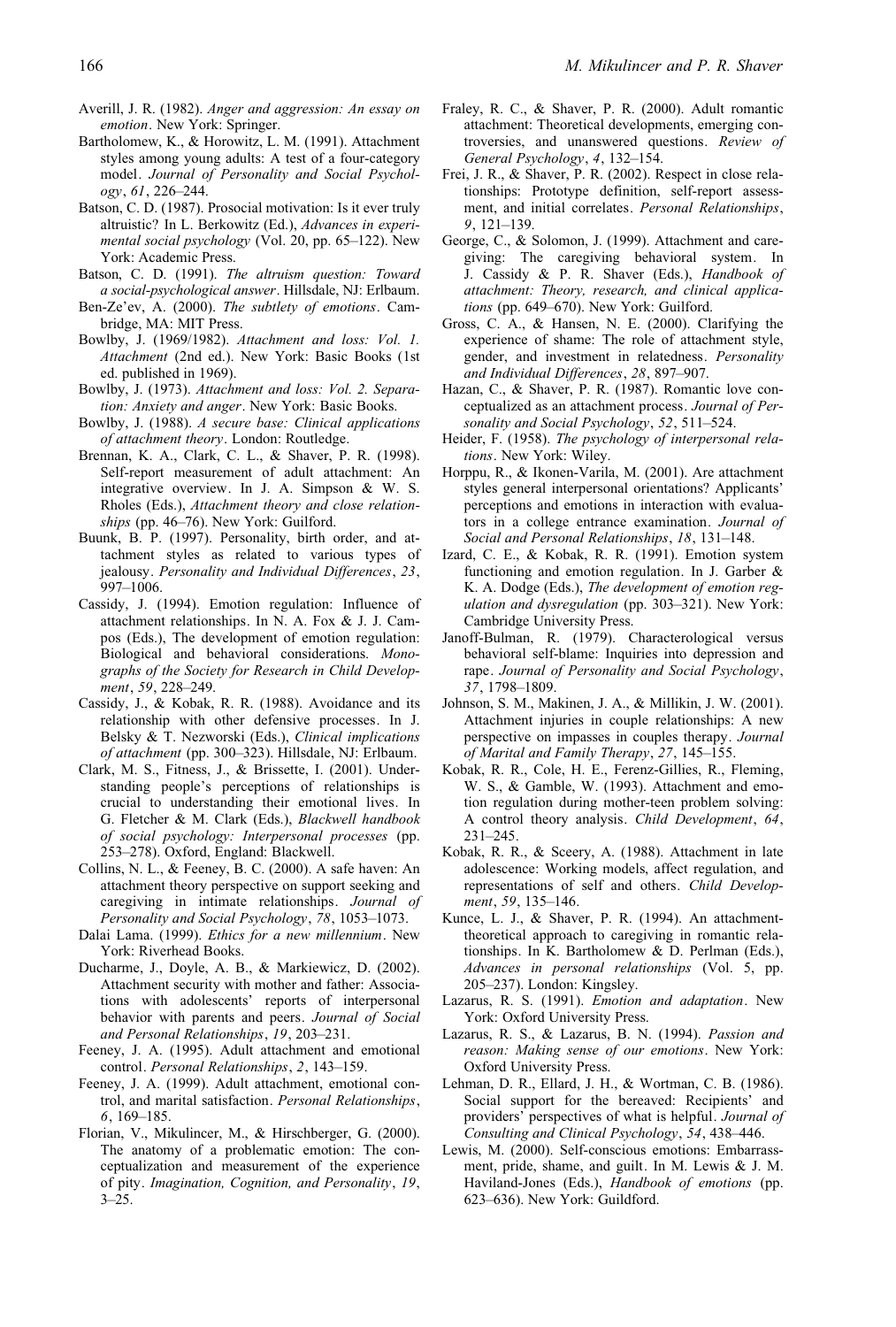- Lopez, F. G., Gover, M. R., Leskela, J., Sauer, E. M., Schirmer, L., & Wyssmann, J. (1997). Attachment styles, shame, guilt, and collaborative problemsolving. Personal Relationships, 4, 187–199.
- Lutwak, N., & Ferrari, J. R. (1997). Understanding shame in adults: Retrospective perceptions of parental bonding during childhood. Journal of Nervous and Mental Disease, 185, 595–598.
- Magai, C., Hunziker, J., Mesias, W., & Culver, L. C. (2000). Adult attachment styles and emotional biases. International Journal of Behavioral Development, 24, 301–309.
- McCullough, M. E., Emmons, R. A., & Tsang, J. (2002). The grateful disposition: A conceptual and empirical topography. Journal of Personality and Social Psychology, 82, 112–127.
- McCullough, M. E., Rachal, K. C., Sandage, S. J., Worthington, E. L., Brown, S. W., & Hight, T. L. (1998). Interpersonal forgiving in close relationships: II. Theoretical elaboration and measurement. Journal of Personality and Social Psychology, 75, 1586– 1603.
- McCullough, M. E., Worthington, E. L., & Rachal, K. C. (1997). Interpersonal forgiving in close relationships. Journal of Personality and Social Psychology, 73, 321–336.
- Medway, F. J., Davis, K. E., Cafferty, T. P., & Chappell, K. D. (1995). Family disruption and adult attachment correlates of spouse and child reactions to separation and reunion due to Operation Desert Storm. Journal of Social and Clinical Psychology, 14, 97–118.
- Mikulincer, M. (1998). Adult attachment style and individual differences in functional versus dysfunctional experiences of anger. Journal of Personality and Social Psychology, 74, 513–524.
- Mikulincer, M., & Florian, V. (1998). The relationship between adult attachment styles and emotional and cognitive reactions to stressful events. In J. A. Simpson & W. S. Rholes (Eds.), Attachment theory and close relationships (pp. 143–165). New York: Guilford.
- Mikulincer, M., Florian, V., & Hirschberger, G. (2002, January). The dynamic interplay of global, relationship-specific, and contextual representations of attachment security. Paper presented at the annual meetings of the Society for Personality and Social Psychology conference, Savannah, GA.
- Mikulincer, M., Florian, V., & Weller, A. (1993). Attachment styles, coping strategies, and posttraumatic psychological distress: The impact of the Gulf War in Israel. Journal of Personality and Social Psychology, 64, 817–826.
- Mikulincer, M., Gillath, O., Halevy, V., Avihou, N., Avidan, S., & Eshkoli, N. (2001). Attachment theory and reactions to others' needs: Evidence that activation of the sense of attachment security promotes empathic responses. Journal of Personality and Social Psychology, 81, 1205-1224.
- Mikulincer, M., & Horesh, N. (1999). Adult attachment style and the perception of others: The role of projective mechanisms. Journal of Personality and Social Psychology, 76, 1022–1034.
- Mikulincer, M., Horesh, N., Eilati, I., & Kotler, M. (1999). The association between adult attachment style and mental health in extreme life-endangering conditions. Personality and Individual Differences, 27, 831–842.
- Mikulincer, M., & Shaver, P. R. (2003). The attachment behavioral system in adulthood: Activation, psychodynamics, and interpersonal processes. In M. P. Zanna (Ed.), Advances in experimental social psychology (Vol. 35). San Diego: Academic Press.
- Morrison, A. P. (1989). Shame: The underside of narcissism. Hillsdale, NJ: Analytic Press.
- Ortony, A., Clore, G. L., & Collins, A. (1987). The cognitive structure of emotions. New York: Cambridge University Press.
- Overwalle, F. V., Mervielde, I., & De Schuyter, J. (1995). Structural modeling of the relationships between attributional dimensions, emotions, and performance of college freshmen. Cognition and Emotion, 9, 59–85.
- Pietromonaco, P. R., & Feldman Barrett, L. (1997). Working models of attachment and daily social interactions. Journal of Personality and Social Psychology, 73, 1409–1423.
- Rholes, W. S., Simpson, J. A., & Orina, M. M. (1999). Attachment and anger in an anxiety-provoking situation. Journal of Personality and Social Psychology, 76, 940–957.
- Rom, E., & Mikulincer, M. (2003). Attachment theory and group processes: The association between attachment style and group-related representations, goals, memory, and functioning. Journal of Personality and Social Psychology, 84, 1220–1235.
- Schachner, D. A., & Shaver, P. R. (2002). Attachment style and human mate poaching. New Review of Social Psychology, 1, 122–129.
- Schore, A. N. (2003). Affect dysregulation and disorders of the self. New York: Norton.
- Searle, B., & Meara, N. M. (1999). Affective dimensions of attachment styles: Exploring self-reported attachment style, gender, and emotional experience among college students. Journal of Counseling Psychology, 46, 147–158.
- Shaver, P. R., & Clark, C. L. (1994). The psychodynamics of adult romantic attachment. In J. M. Masling & R. F. Bornstein (Eds.), Empirical perspectives on object relations theory (Empirical studies of psychoanalytic theories, Vol. 5, pp. 105–156). Washington, DC: American Psychological Association.
- Shaver, P. R., & Hazan, C. (1993). Adult romantic attachment: Theory and evidence. In D. Perlman & W. Jones (Eds.), Advances in personal relationships (Vol. 4, pp. 29–70). London: Jessica Kingsley.
- Shaver, P. R., Hazan, C., & Bradshaw, D. (1988). Love as attachment: The integration of three behavioral systems. In R. J. Sternberg & M. Barnes (Eds.), The psychology of love (pp. 68–99). New Haven, CT: Yale University Press.
- Shaver, P. R., & Mikulincer, M. (2002). Attachmentrelated psychodynamics. Attachment and Human Development, 4, 133–161.
- Shaver, P. R., & Mikulincer, M. (2003, May). Attachment, compassion, and altruism. Paper presented at the Conference on Compassionate Love, Normal, IL.
- Shaver, P. R., Schwartz, J., Kirson, D., & O'Connor, C. (1987). Emotion knowledge: Further exploration of a prototype approach. Journal of Personality and Social Psychology, 52, 1061–1086.
- Simpson, J. A., Rholes, W. S., & Phillips, D. (1996). Conflict in close relationships: An attachment perspective. Journal of Personality and Social Psychology, 71, 899–914.